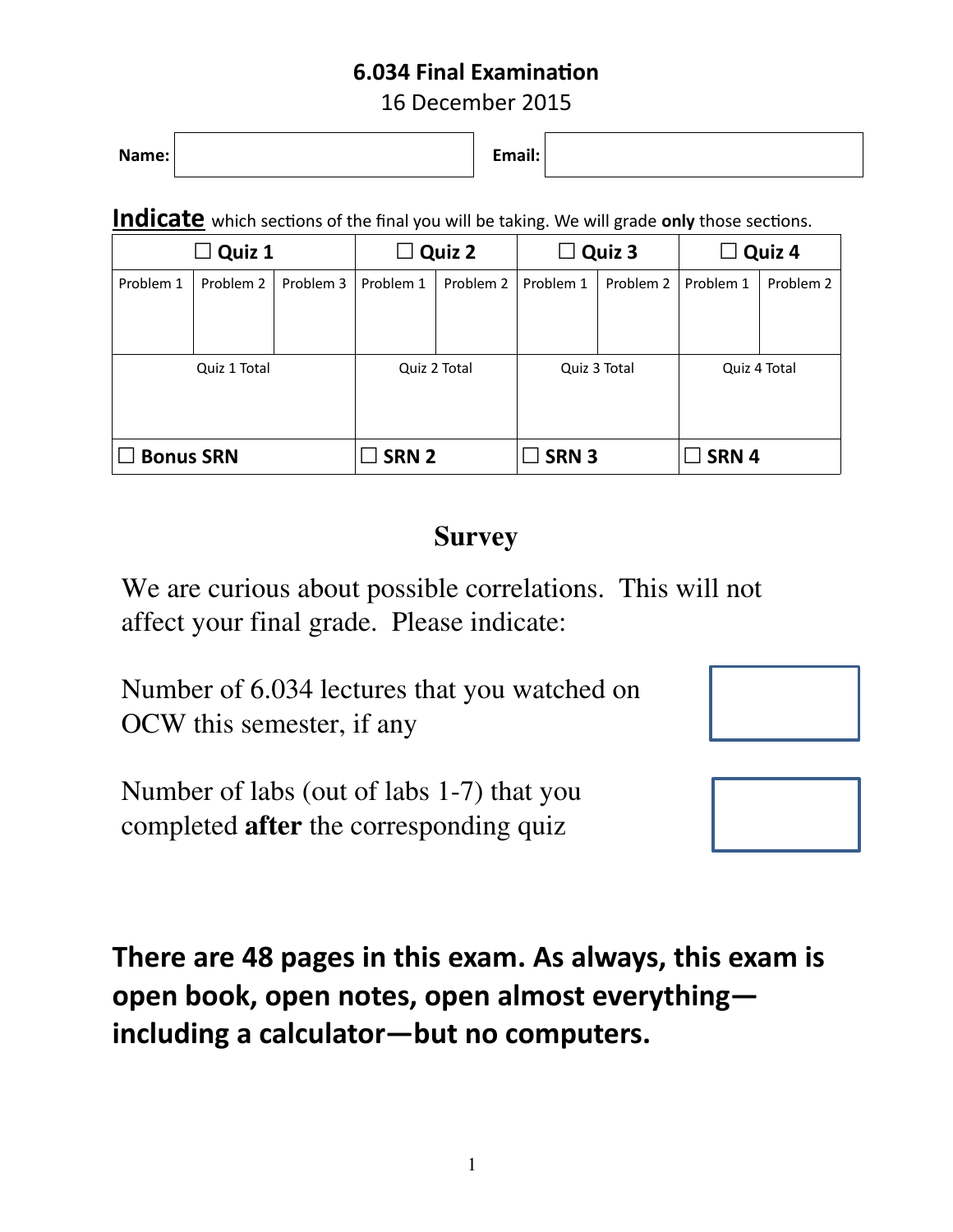# **Quiz 1, Problem 1: Rule-Based Systems (45 points)**

Janis wants to determine whether Cady is a Plastic, starting from the following rules:

| P <sub>0</sub> | $ IF'(?a)$ is a Plastic',<br>THEN ('(?a) writes in the burn book',<br>'(?a) wears pink on Wednesdays')                                 |
|----------------|----------------------------------------------------------------------------------------------------------------------------------------|
| P1             | IF $OR(AND('(?x) plots against (?y)$ ',<br>$'(?x)$ writes in the burn book'),<br>$'(?x)$ is popular'),<br>THEN $('(?x)$ is a Plastic') |
| P <sub>2</sub> | IF AND( $'(?b)$ is a Plastic',<br>$'(?b)$ invites $(?c)$ to lunch'),<br>THEN ('(?c) plots against (?b)')                               |

### **Part A: Backward Chaining (20 points)**

Make the following assumptions about backwards chaining:

- The backward chainer tries to find a matching assertion in the list of assertions. If no matching assertion is found, the backward chainer tries to find a rule with a matching consequent. In case no matching consequents are found, the backward chainer concludes that the hypothesis is false.
- The backward chainer never alters the list of assertions, so it can derive the same result multiple times.
- Rules are tried in the order they appear.
- Antecedents are tried in the order they appear.
- Lazy evaluation/short circuiting is in effect

Janis starts with three **assertions for backward chaining:**

A0: 'Regina invites Cady to lunch' A1: 'Regina is a Plastic' A2: 'Cady writes in the burn book'

**A1 (17 points)** Using these assertions, perform backward chaining starting from the hypothesis:

### **'Cady is a Plastic'**

- In the table on the next page, write all the hypotheses that the backward chainer checks, in the order they are checked. (The first line has been filled in for you, and the table may have more lines than you need.)
- You can show your work for partial credit: Use the space provided to draw the goal tree that would be created by backward chaining from this hypothesis.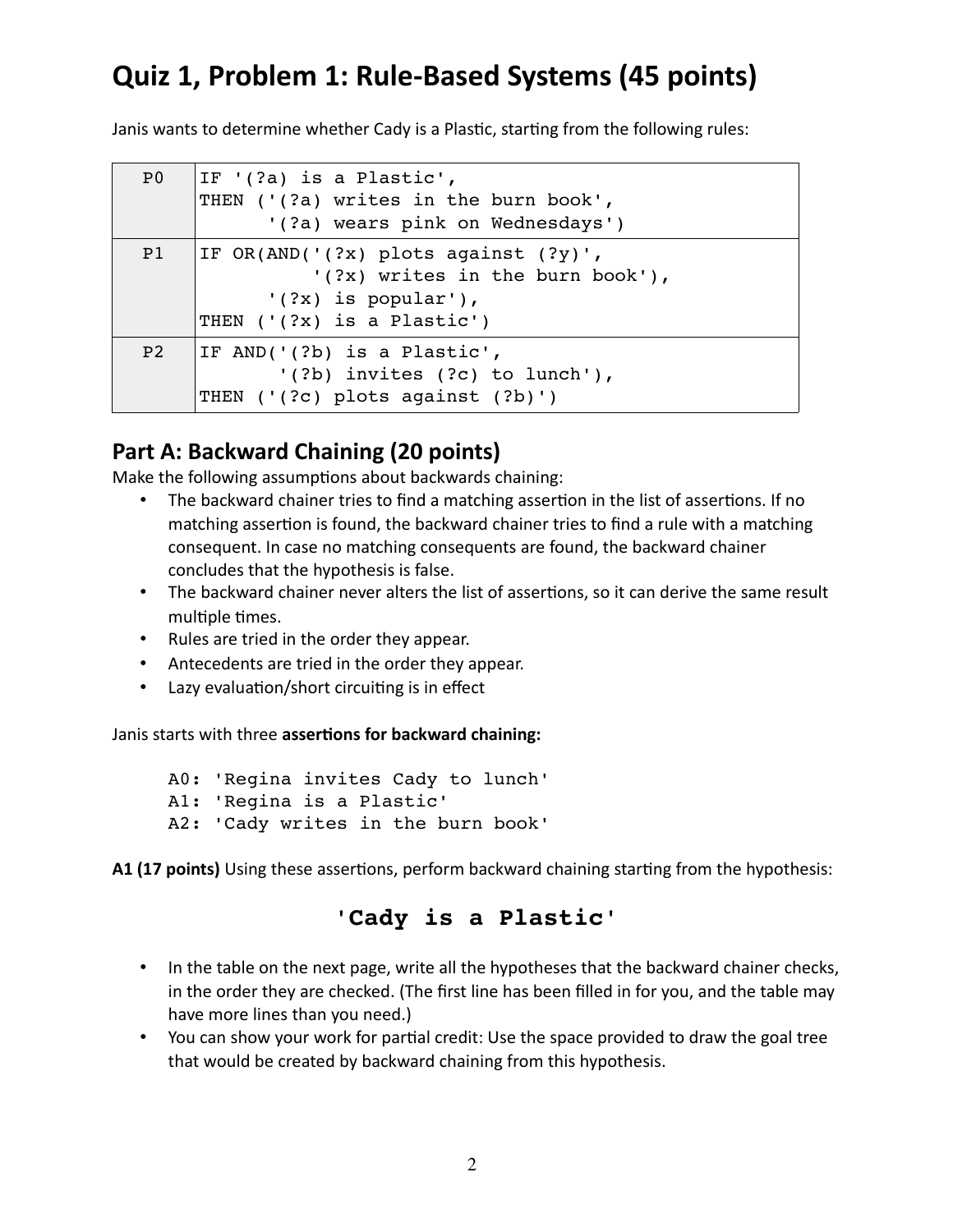### Hypotheses looked for in backward chaining

| 1. Cady is a Plastic |
|----------------------|
| 2.                   |
| 3.                   |
| 4.                   |
| 5.                   |
| $6$ .                |
| 7.                   |
| 8.                   |

*Space provided to draw a goal tree (for partial credit).*

| Cady is a Plastic |
|-------------------|
|                   |
|                   |
|                   |
|                   |
|                   |
|                   |
|                   |
|                   |
|                   |
|                   |
|                   |
|                   |
|                   |

**A2 (3 points)** Does backward chaining prove the hypothesis 'Cady is a Plastic'? (Circle one)

**YES NO**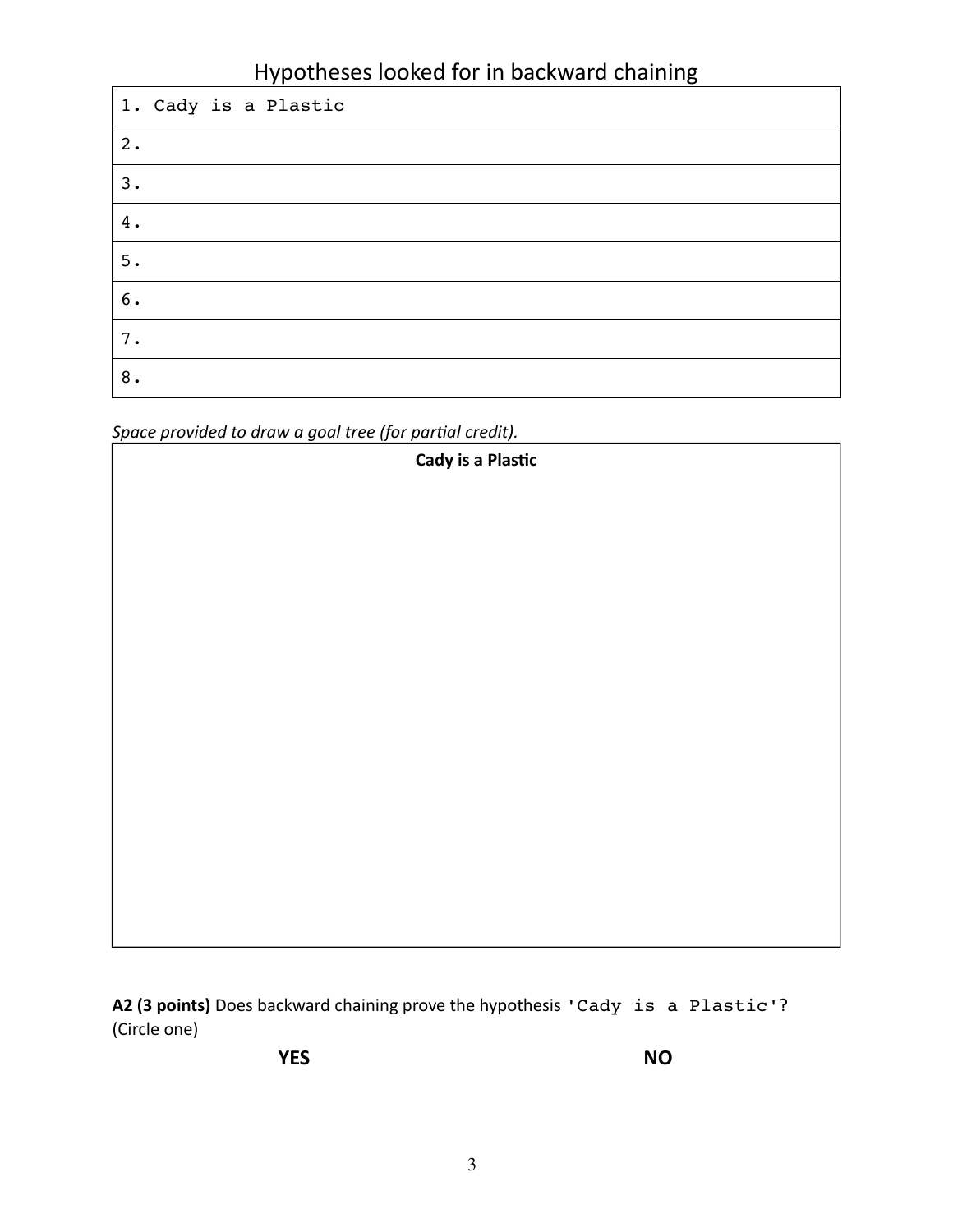### **Part B: Forward Chaining (10 points)**

Damian uses a smaller set of rules and starts with **different assertions**.

| ц<br>٠<br>U<br>۰,<br>٩ |
|------------------------|
|------------------------|

| P <sub>0</sub> | IF $'(?a)$ is a Plastic',              |
|----------------|----------------------------------------|
|                | THEN ('(?a) writes in the burn book',  |
|                | '(?a) wears pink on Wednesdays')       |
| P <sub>1</sub> | IF $OR(AND('(?x) plots against (?y)$ , |
|                | $'(?x)$ writes in the burn book'),     |
|                | $'(?x)$ is popular'),                  |
|                | THEN ('(?x) is a Plastic')             |
|                |                                        |

Assertions:

A0: 'Cady writes in the burn book' A1: 'Cady plots against Regina'

Using **these new rules and assertions**, fill in the table below for the first three iterations of forward chaining.

- List the rules whose antecedents match the assertions, the rule that fires, and any new assertions that are added.
- If no rules match or fire, or no new assertions are generated, write NONE in the corresponding box.

Make the following assumptions about forward chaining:

- When multiple rules match, rule-ordering determines which rule fires.
- New assertions are added to the bottom of the list of assertions.
- If a particular rule matches in multiple ways, the matches are considered in top-tobottom order of the matched assertions. (For example, if a particular rule has a match with A1, and another match with A2, the match with A1 is considered first.)

| Iter           | <b>Rules Matched</b> | <b>Rule Fired</b> | <b>New Assertions Added</b> |
|----------------|----------------------|-------------------|-----------------------------|
| 1              |                      |                   |                             |
| $\overline{2}$ |                      |                   |                             |
| 3              |                      |                   |                             |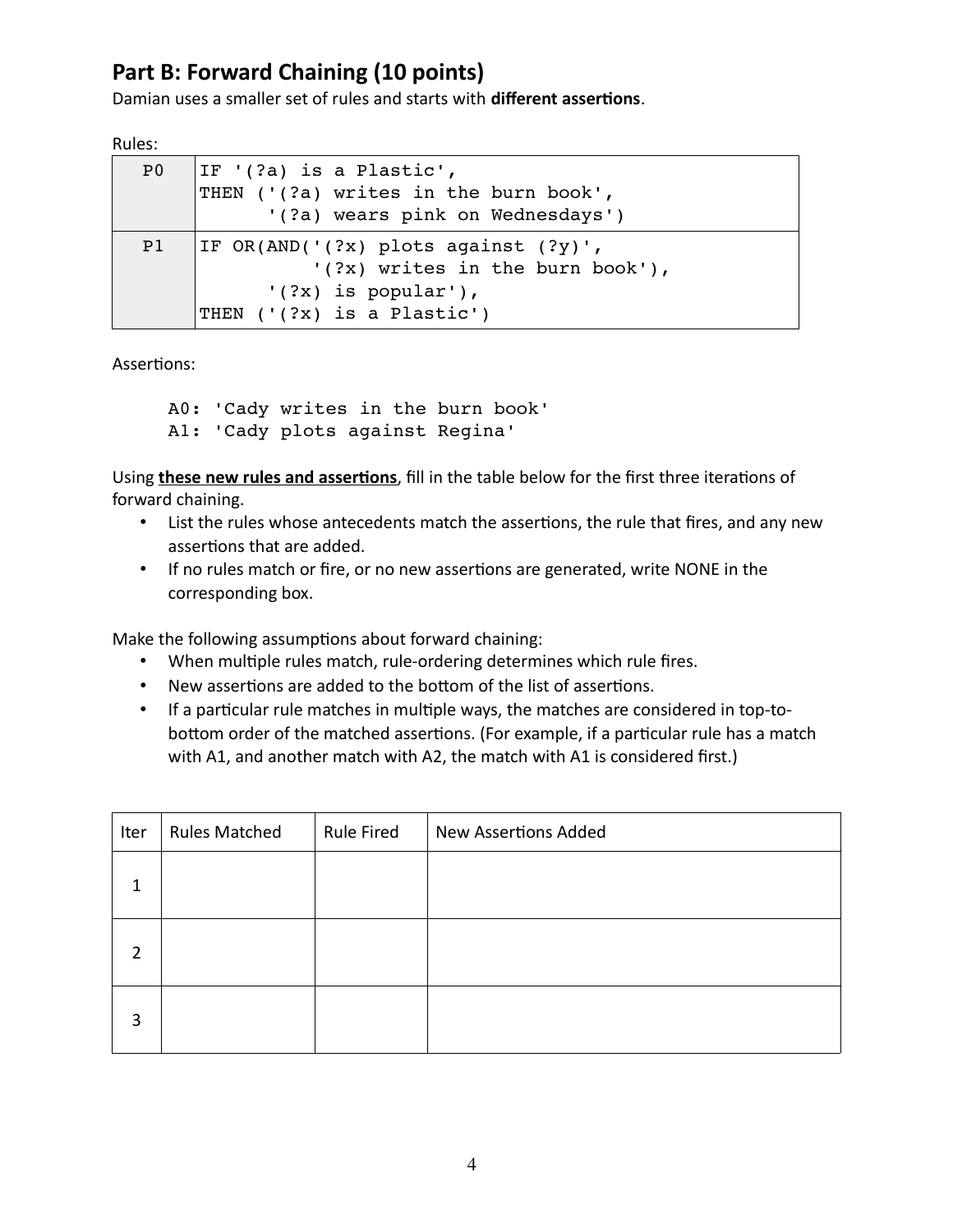### **Part C: General Forward Chaining (15 points)**

This part contains 4 independent forward-chaining scenarios. In each one:

- Every rule in the system is represented by a column.
- The table shows the first two rounds of forward chaining. Forward chaining may continue for more than two rounds (not shown).
- In each round, each rule can match and/or fire, as indicated in the cells of the row.
- Assume there are no NOT or DELETE statements.

For each question, answer the question "Is this a valid forward-chaining scenario?" by circling YES or NO. If the answer is NO, briefly explain why (in about 10 words or less).

| C1 |                | Rule 1 | Rule <sub>2</sub> | Rule 3         | <b>YES</b>    |
|----|----------------|--------|-------------------|----------------|---------------|
|    | Round 1        | Match  | Match,<br>Fire    |                | NO (explain): |
|    | <b>Round 2</b> | Match  | Match             | Match,<br>Fire |               |

| C <sub>2</sub> |                | Rule 1         | Rule <sub>2</sub> | Rule 3         |
|----------------|----------------|----------------|-------------------|----------------|
|                | Round 1        | Match,<br>Fire | Match,<br>Fire    |                |
|                | <b>Round 2</b> | Match          | Match             | Match,<br>Fire |

**YES**

**NO (explain):**

| C3 |         | Rule 1         | Rule <sub>2</sub> |  |
|----|---------|----------------|-------------------|--|
|    | Round 1 | Match,<br>Fire | Match             |  |
|    | Round 2 |                | Match,<br>Fire    |  |

| C4 |                | Rule 1 | Rule <sub>2</sub> |
|----|----------------|--------|-------------------|
|    | Round 1        |        | Match,<br>Fire    |
|    | <b>Round 2</b> |        | Match,<br>Fire    |

#### **YES**

**NO (explain):**



**YES**

#### **NO (explain):**

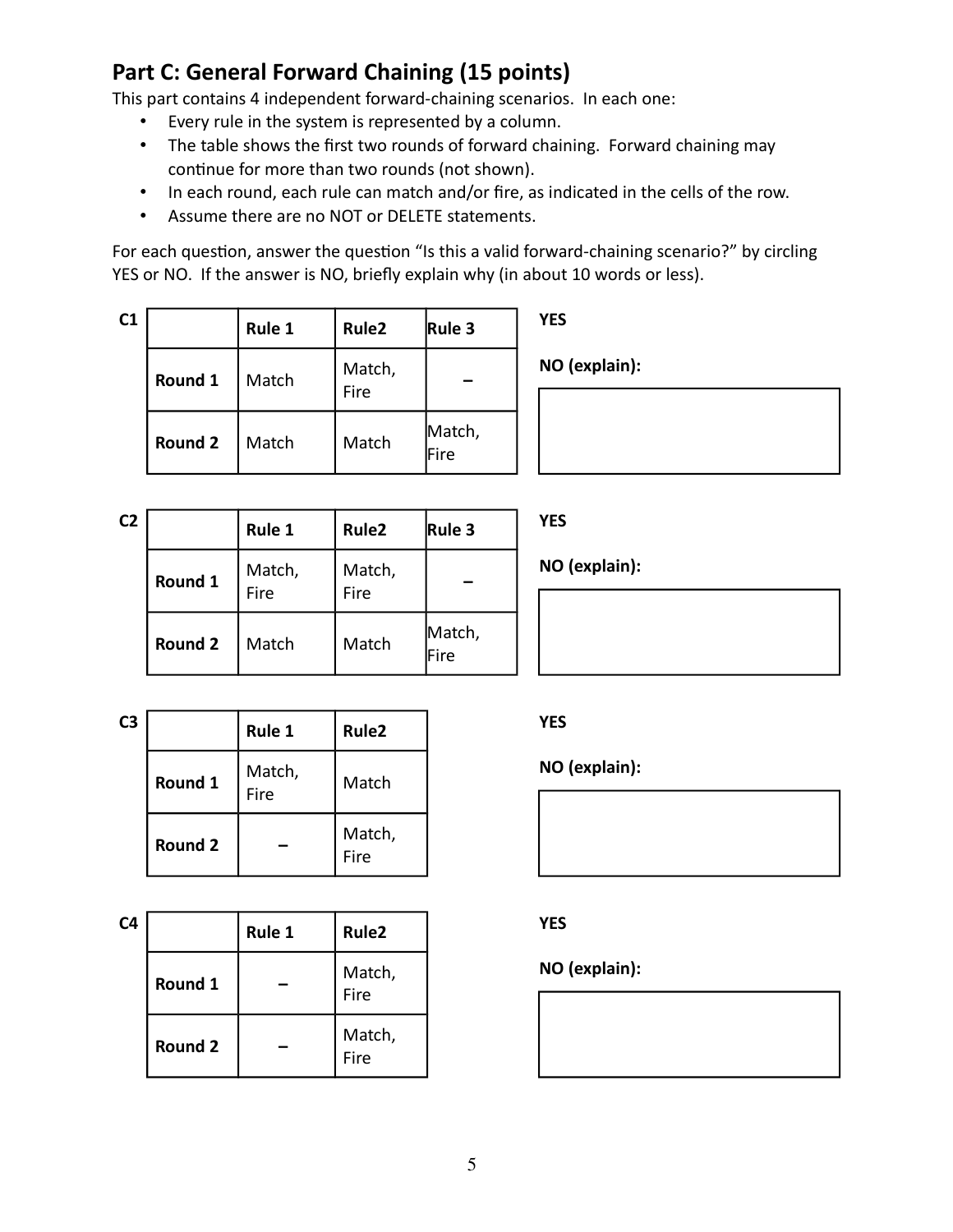## **Quiz 1, Problem 2: Search for the One Ring! (30 points)**

### **Part A: Frolicking Frodo (13 points)**

Frodo Baggins, a small Hobbit, has been tasked with destroying the One Ring. In order to do this, he must travel from his home in the Shire all the way to Mordor, across daunting mountains and spooky forests.

**A1 (10 points)** Frodo wants to take the shortest path to reach Mordor using a map of Middle Earth, shown below. The map has distances marked, numbers inside each node indicate heuristic estimates of the distance to Mordor. Frodo has not taken 6.034, but he remembers learning A\* search from Gandalf, his wizard pal.



**On the next page,** help Frodo **perform A\* search** to find a path from the Shire (**S**) to Mordor (**M**).

- Draw the children of each node in alphabetical order.  $(A < B < C)$
- Break any ties using lexicographic/dictionary order. (S-P-Y < S-Q-X) (If two paths S-P-Y and S-Q-X are tied, extend path S-P-Y before path S-Q-X because 'SPY' would come before 'SQX' in the English dictionary.)
- Use the naive implementation of an extended set: If a path's last node is already in the extended set, don't extend that path.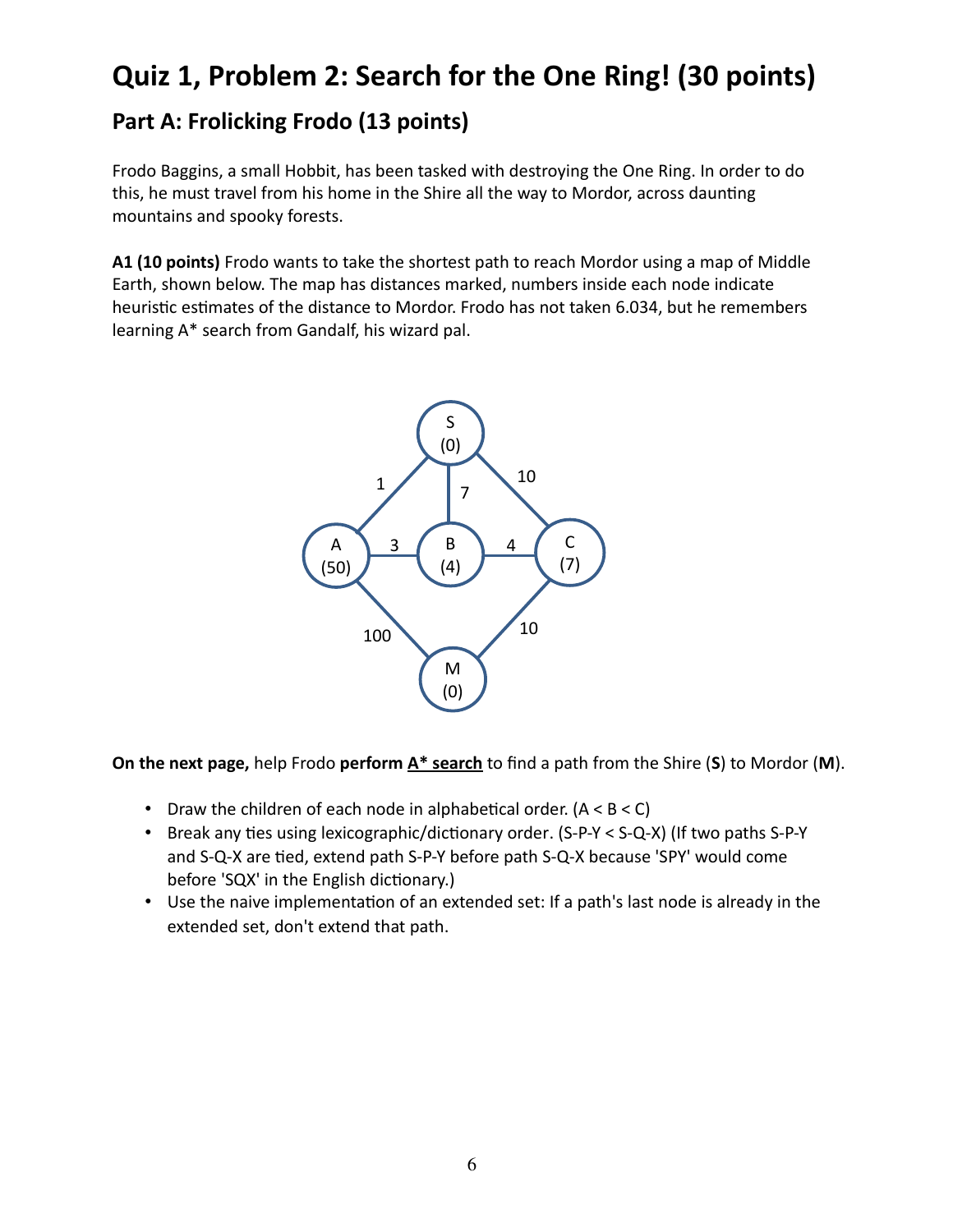

**A2 (2 point)** What path does Frodo find using A\* search in part A1? (Write the path found, including nodes S and M, or write NONE if he found no path.)

**A3 (1 point)** Does Frodo find the shortest path to Mordor? **YES NO**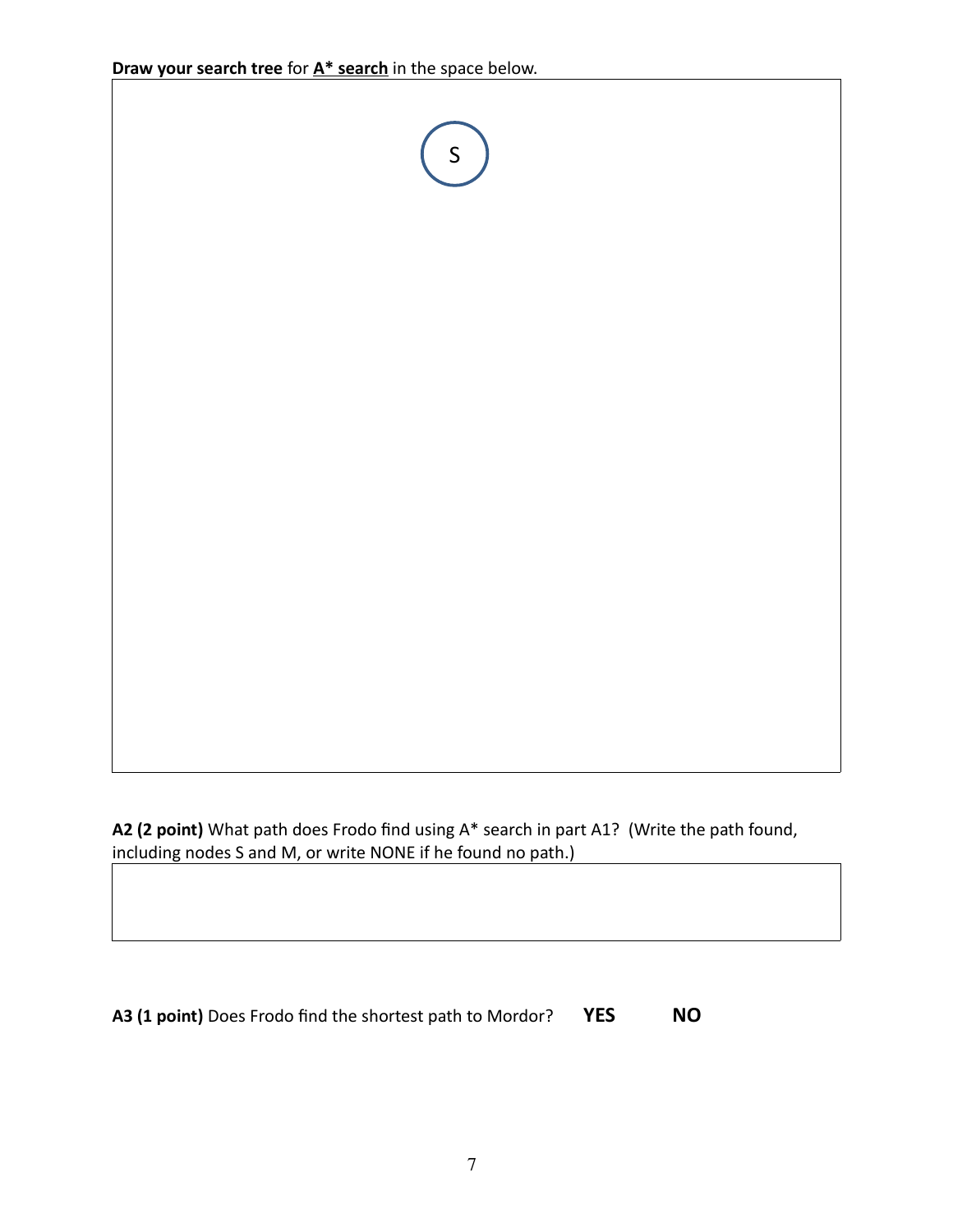### **Part B: Greedy Gollum (13 points)**

**B1 (10 points)** Frodo embarks on his quest to destroy the One Ring. Little does he know that Gollum, who is obsessed with the Ring, is determined to steal it before Frodo reaches Mordor. In order to do this, Gollum must find a shorter path!

Gollum uses the same map of Middle Earth:



Gollum knows that A\* search is not guaranteed to result in the shortest path, so he uses a different search method.

**On the next page**, help Gollum **perform branch and bound search with an extended set** and no heuristic to find a path from the Shire (**S**) to Mordor (**M**).

- Draw the children of each node in alphabetical order.  $(A < B < C)$
- Break any ties using lexicographic/dictionary order. (S-P-Y < S-Q-X)
- Use the naive implementation of an extended set: If a path's last node is already in the extended set, don't extend that path.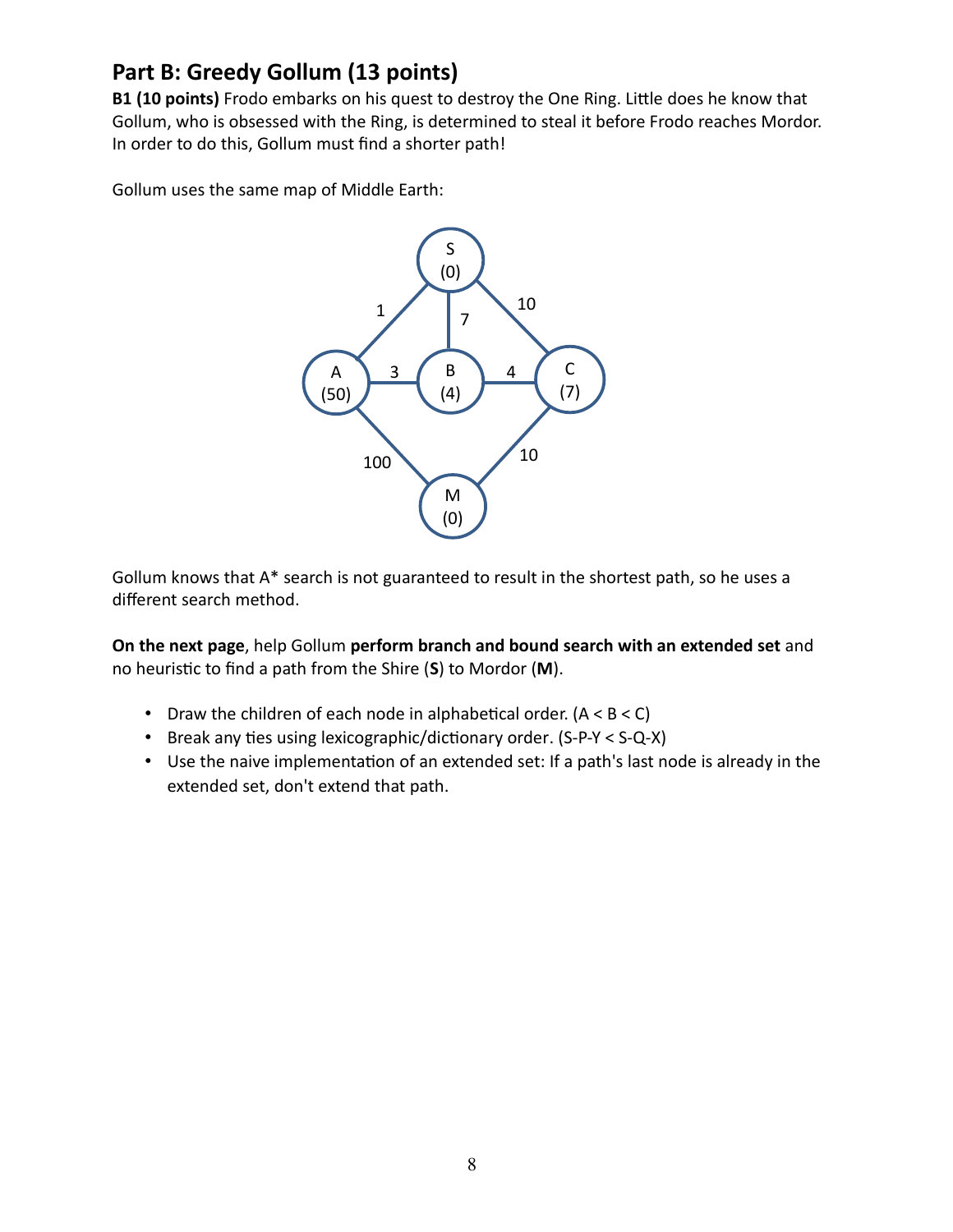**Draw your search tree** for **branch and bound with an extended set** in the space below.



**B2 (2 point)** What path does Gollum find using branch and bound with an extended set in part B1? (Write the path found, including nodes S and M, or write NONE if he found no path.)

**B3 (1 point)** Does Gollum find the shortest path to Mordor? **YES NO**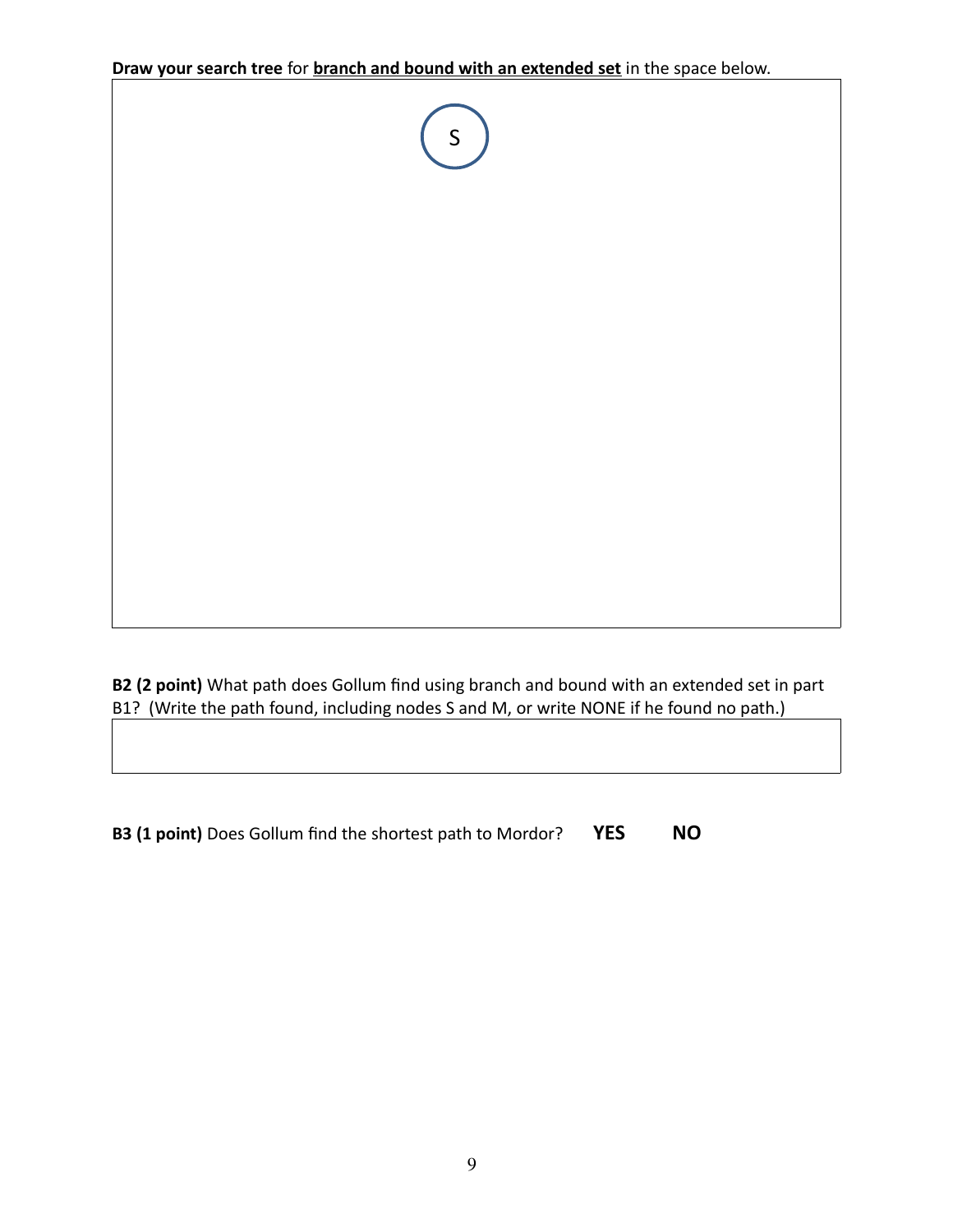### **Part C: Frodo's Fallacy (4 points)**

Frodo mistakenly believes that A\* search always guarantees the shortest path to the goal, but this is only true when the heuristic is consistent. Find one node whose heuristic value you could change to make the graph's heuristic consistent. (If there is more than one that works, pick any one.)

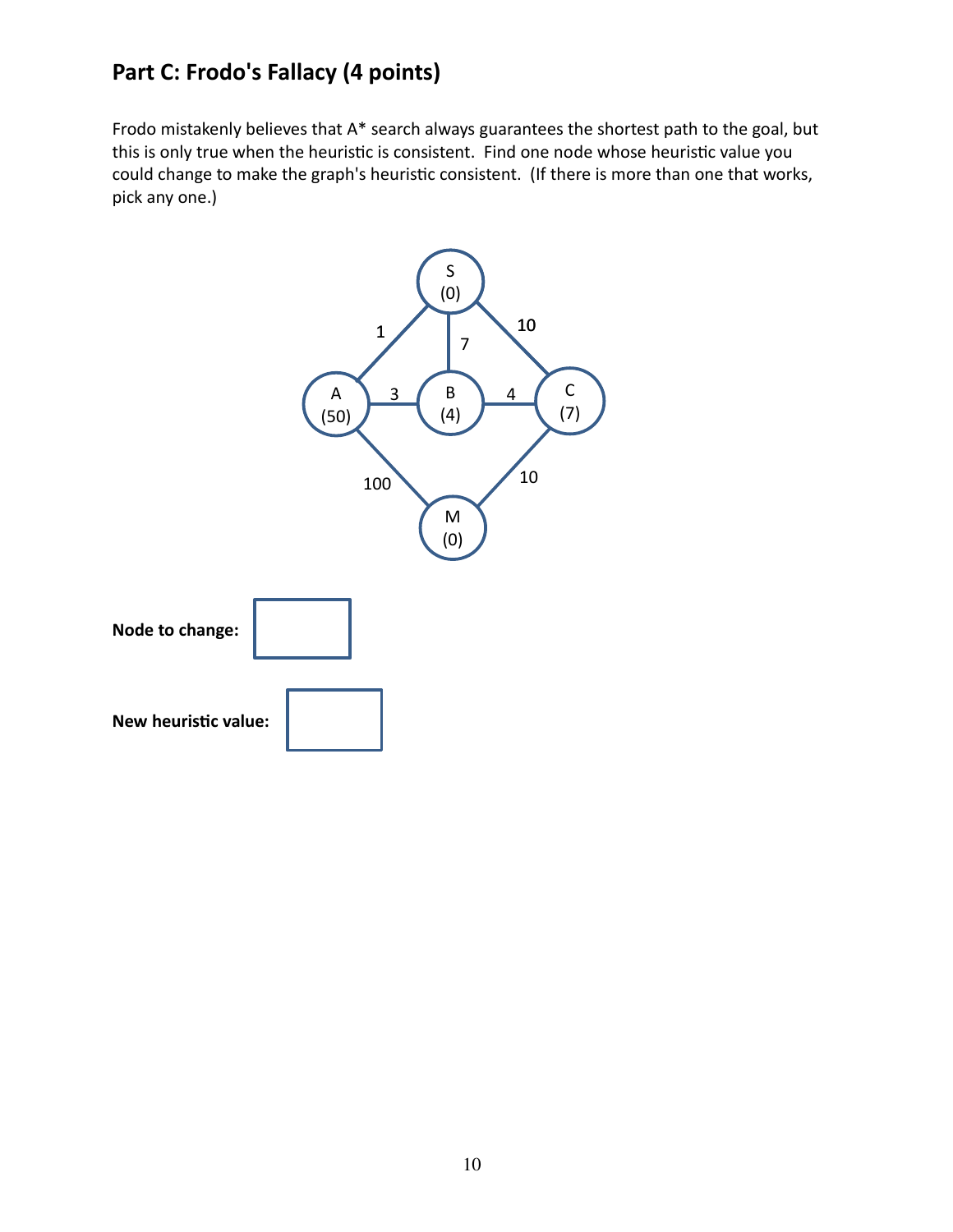## **Quiz 1, Problem 3: Games (25 points) Part A: Mini Midi Maxi (10 points)**

The year: 1969; the place: a secret, sub-volcanic lair; our characters: Mini-Me, Dr. Evil, and Fat Bastard. Each character has their own unique strategy to tackling life's problems, including 3 player games.

**Mini-Me tries to minimize** the overall score and **Fat Bastard tries to maximize** the overall score. Unable to make up his mind, **Dr. Evil tries to keep the score as close to zero as possible**.

The game tree below shows the static values (heuristic scores) three moves ahead. Mini-Me (MIN) plays first, then Dr. Evil (ZERO), then Fat Bastard (MAX).



**Complete the game tree above** using NO pruning:

- 1. Write the score in each node.
- 2. **Circle** the optimal sequence of moves that the three characters will play.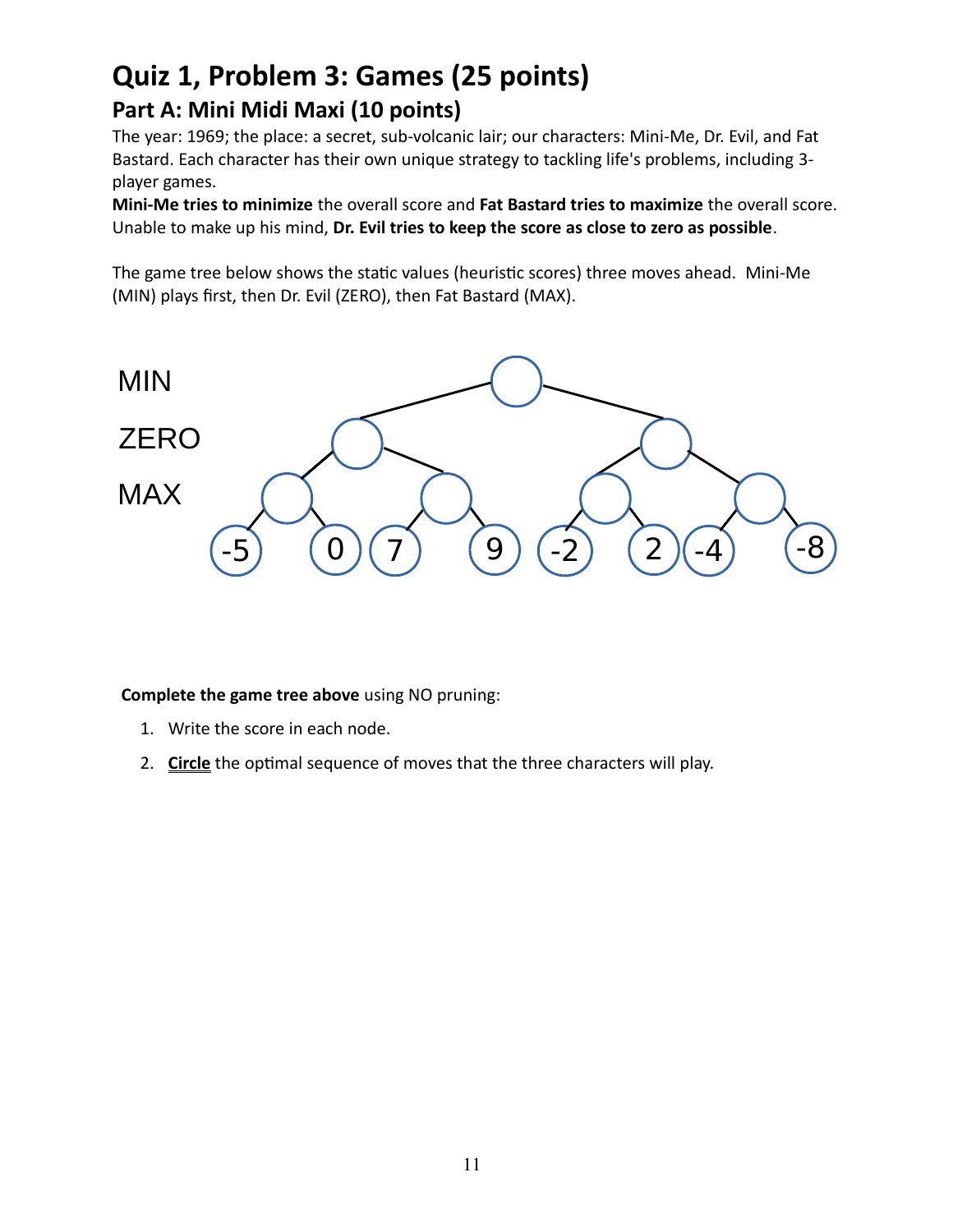### **Part B: Funk Alpha-Beta (15 points)**

Tired of this rivalry, Dr. Evil escapes, only to be cornered by Austin Powers, who challenges him to a DJ battle! Austin and Dr. Evil will take turns playing songs to change the room's funk score. **Austin wants to maximize** the funk, while **Dr. Evil wants to minimize** it. (There is no zero player this time.) To win his mojo back, Austin will need to get a funk score greater than 50.

The game tree below shows the static values (heuristic scores) three moves ahead. Austin (MAX) plays first, then Dr. Evil (MIN).



**B1 (13 points)** Complete the game tree above using **minimax with alpha-beta pruning:**

- 1. Write the score in each node, if known.
- 2. **Cross out** any leaf nodes that will never get evaluated.
- 3. **Circle the minimax path** (the optimal sequence of songs that Austin and Dr. Evil will play).

**B2 (2 points)** Does Austin win his mojo back? In other words, does Austin achieve a funk score greater than 50? (Circle one)

**YES NO**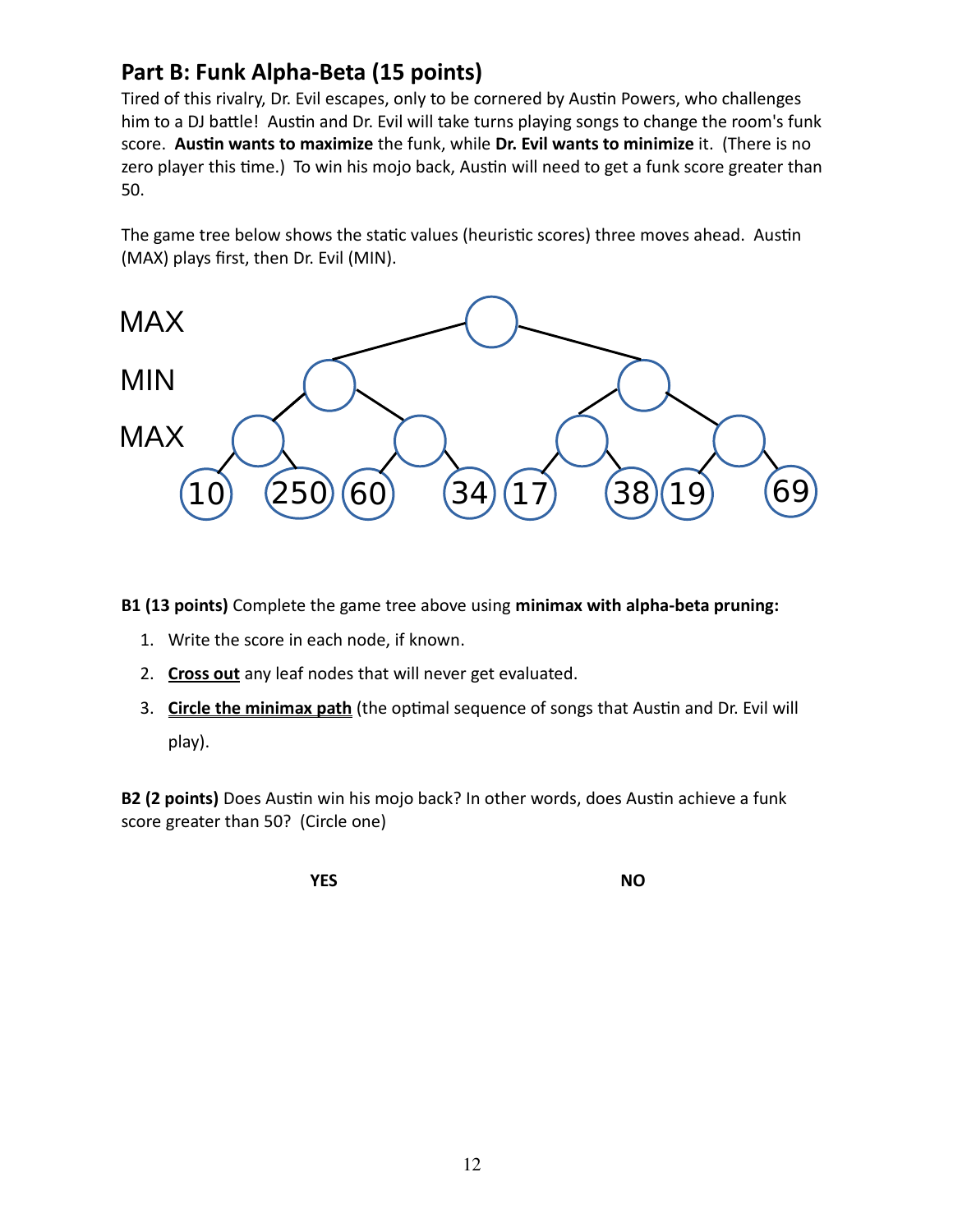**No quiz material on this page.**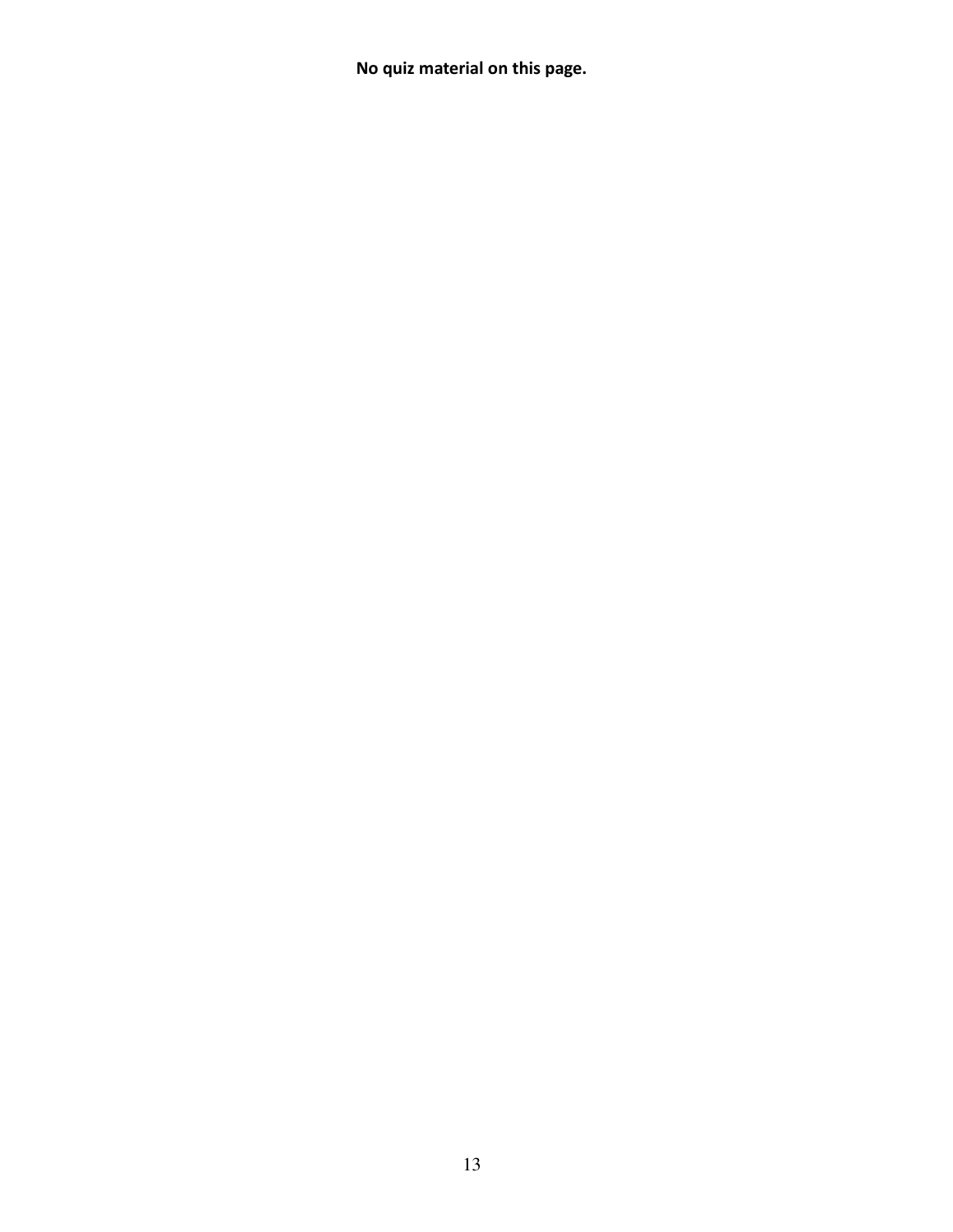# **Quiz 2, Problem 1: Constraints in Sudoku (50 points)**

Sarah loves solving Sudoku puzzles, especially the ones in The Tech. She wonders if it's possible to use constraint propagation from 6.034 to solve her puzzles! Before tackling the standard 9x9 Sudoku, Sarah wants to test her idea on a simpler 4x4 puzzle, shown below.

| $\mathbf{1}$ | F | E              | 4 |
|--------------|---|----------------|---|
| 4            | D | $\overline{C}$ |   |
|              |   |                |   |
| 2            | 1 | 4              | 3 |

The object of Sudoku is to fill each empty box with a 1, 2, 3, or 4, subject to the following rules:

- 1. Each number can appear only once in each row.
- 2. Each number can appear only once in each column.
- 3. Each number can appear only once in each 2x2 quadrant (top left, top right, bottom left, and bottom right).

Sarah has labeled the empty boxes **A**, **B**, **C**, **D**, **E**, and **F**, which are the variables for this Sudoku problem. Below, she has drawn the corresponding constraint graph, in which each constraint is "must not be equal."

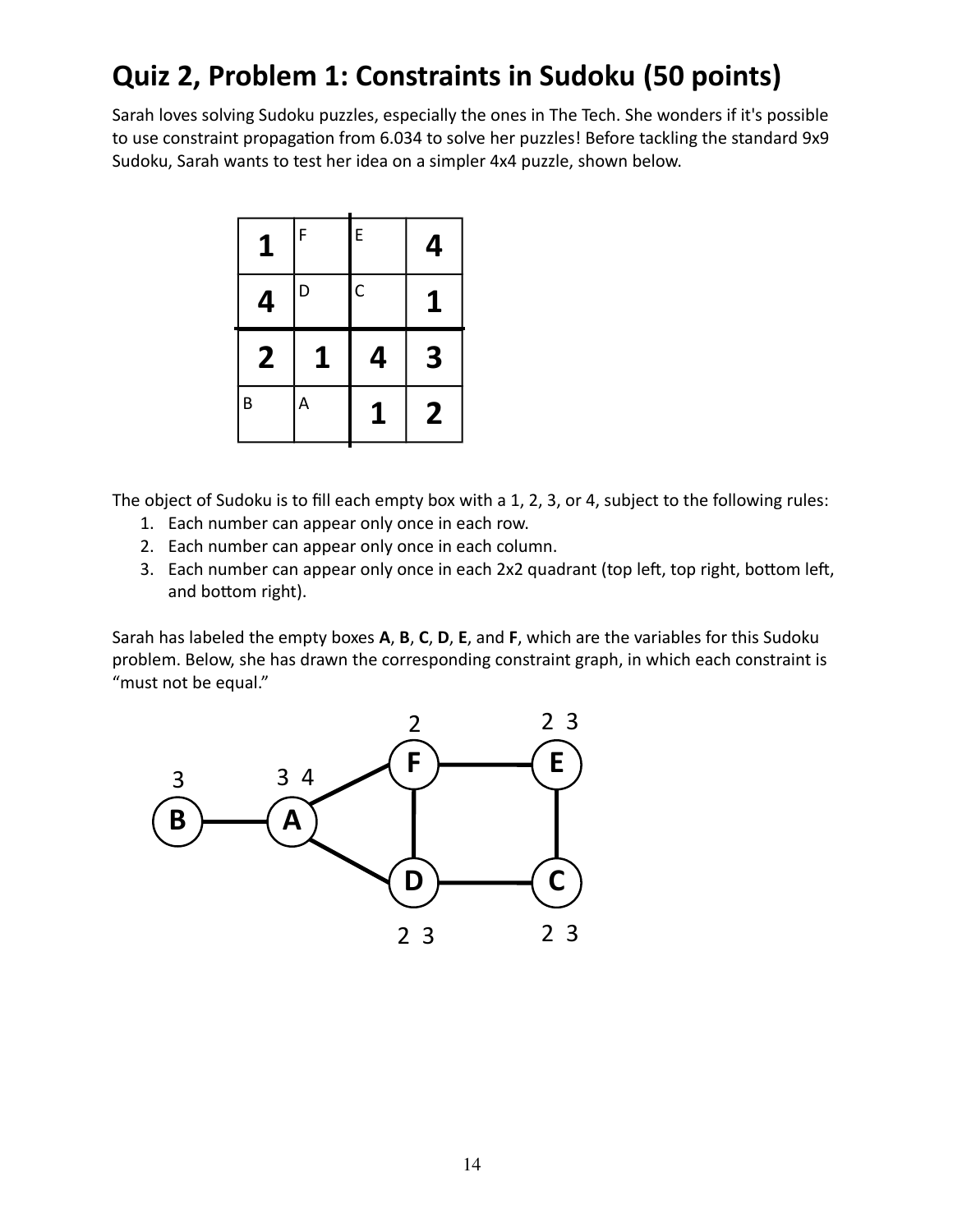### **Part A: Domain Reduction Before Search (22 points)**

First, Sarah wants to try reducing domains before search. Additionally, she has a feeling that box **F** cannot have the value **3**. Perform **domain reduction before search**\*, starting from the initial domains shown in the table below. The constraint graph is duplicated here with initial domains for your convenience.

\*That is, add all the variables the propagation queue, then propagate through their constraints.





 $\star$  For credit, show your work below by filling out the domain worksheet. Add variables to the queue in ALPHABETICAL ORDER.

Fill out this worksheet as you reduce domains. There may be more rows than you need.

- 1. Every time you **remove a variable from the propagation queue**, fill out a new row in the table. (The same variable might appear in more than one row.)
- 2. In that row, write the name of the **variable you de-queued.** In the second column, list the **values that were just eliminated from neighboring variables** as a result. If no values were just eliminated, write **NONE** instead.
- 3. If you add several variables to your propagation queue at once, break ties by adding variables to your propagation queue **in alphabetical order**. Only add variables to your propagation queue **if they are not currently in the queue**.

|                | Var assigned<br>or de-queued | List all values just eliminated<br>from neighboring variables |    | Var assigned<br>or de-queued | List all values just eliminated<br>from neighboring variables |
|----------------|------------------------------|---------------------------------------------------------------|----|------------------------------|---------------------------------------------------------------|
|                |                              |                                                               |    |                              |                                                               |
| 2              |                              |                                                               | 8  |                              |                                                               |
| 3              |                              |                                                               | 9  |                              |                                                               |
| $\overline{4}$ |                              |                                                               | 10 |                              |                                                               |
| 5              |                              |                                                               | 11 |                              |                                                               |
| 6              |                              |                                                               | 12 |                              |                                                               |

**Example row showing a de-queued (propagated) variable**

|  | c |
|--|---|
|  |   |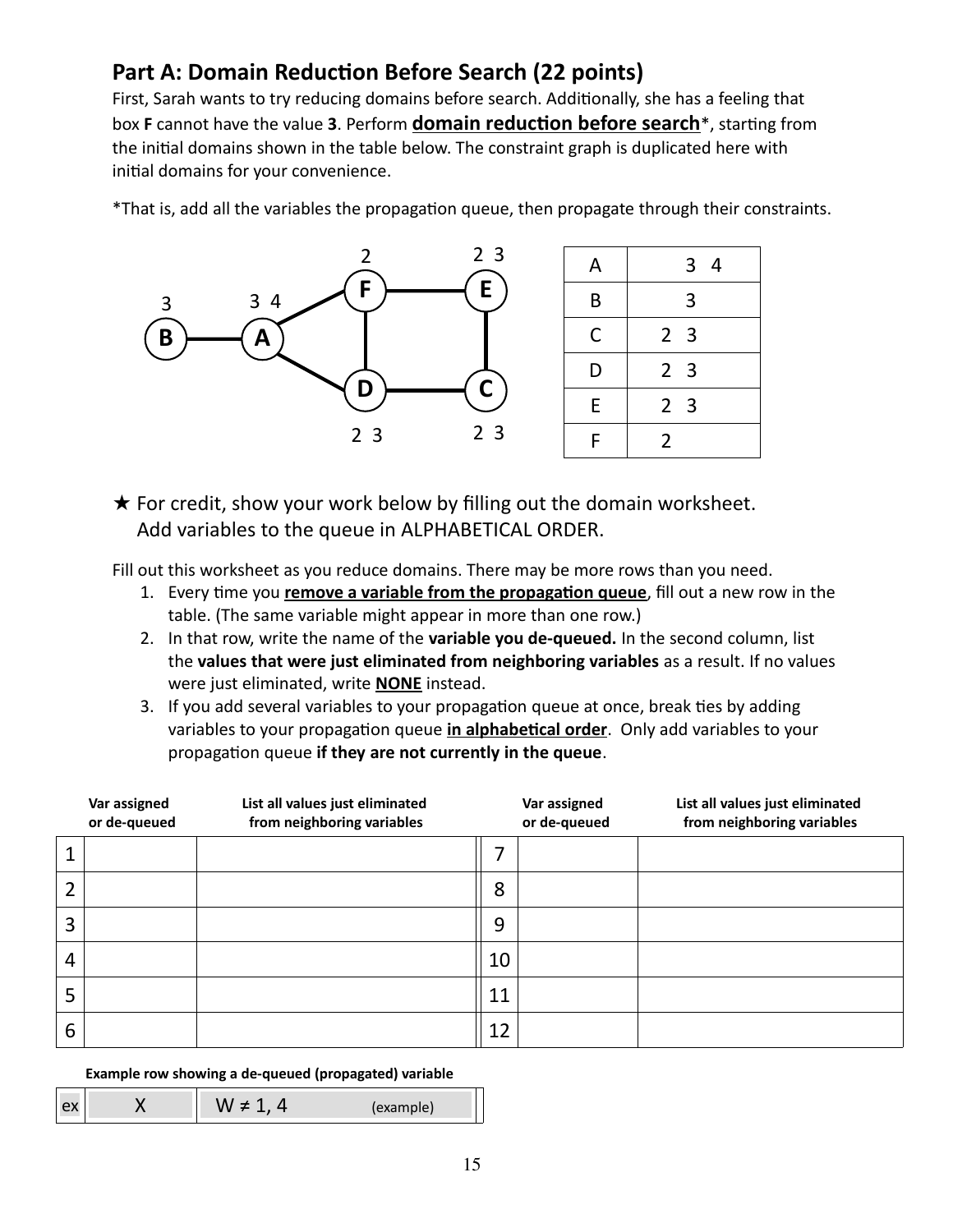### **Part B: Singleton Sudoku (28 points)**

Neil, another Sudoku fanatic, notices Sarah using domain reduction to solve her Sudoku puzzle. He suggests, "Instead of guessing the value for box **F**, you could use use a constraint satisfaction method."

### **B1 (25 points)** Use **depth-first search with forward checking and propagation**

**through singleton domains** to solve the Sudoku puzzle, assigning variables in ALPHABETICAL ORDER (**A, B, C, D, E, F**). Start with the initial domains shown on the next page (note that **F**'s domain now includes **3**), and **DO NOT** perform any additional domain reduction before search.

★ Show your work by simultaneously

- (1) filling out the domain worksheet on the next page
	- (or the duplicate copy on page 18), and
- (2) drawing the search tree below (optional, for partial credit).

| $\boldsymbol{A}$ | 3 | $\overline{4}$ |
|------------------|---|----------------|
| $\mathbf B$      |   |                |
| $\mathbf C$      |   |                |
| D                |   |                |
| ${\sf E}$        |   |                |
| $\mathsf F$      |   |                |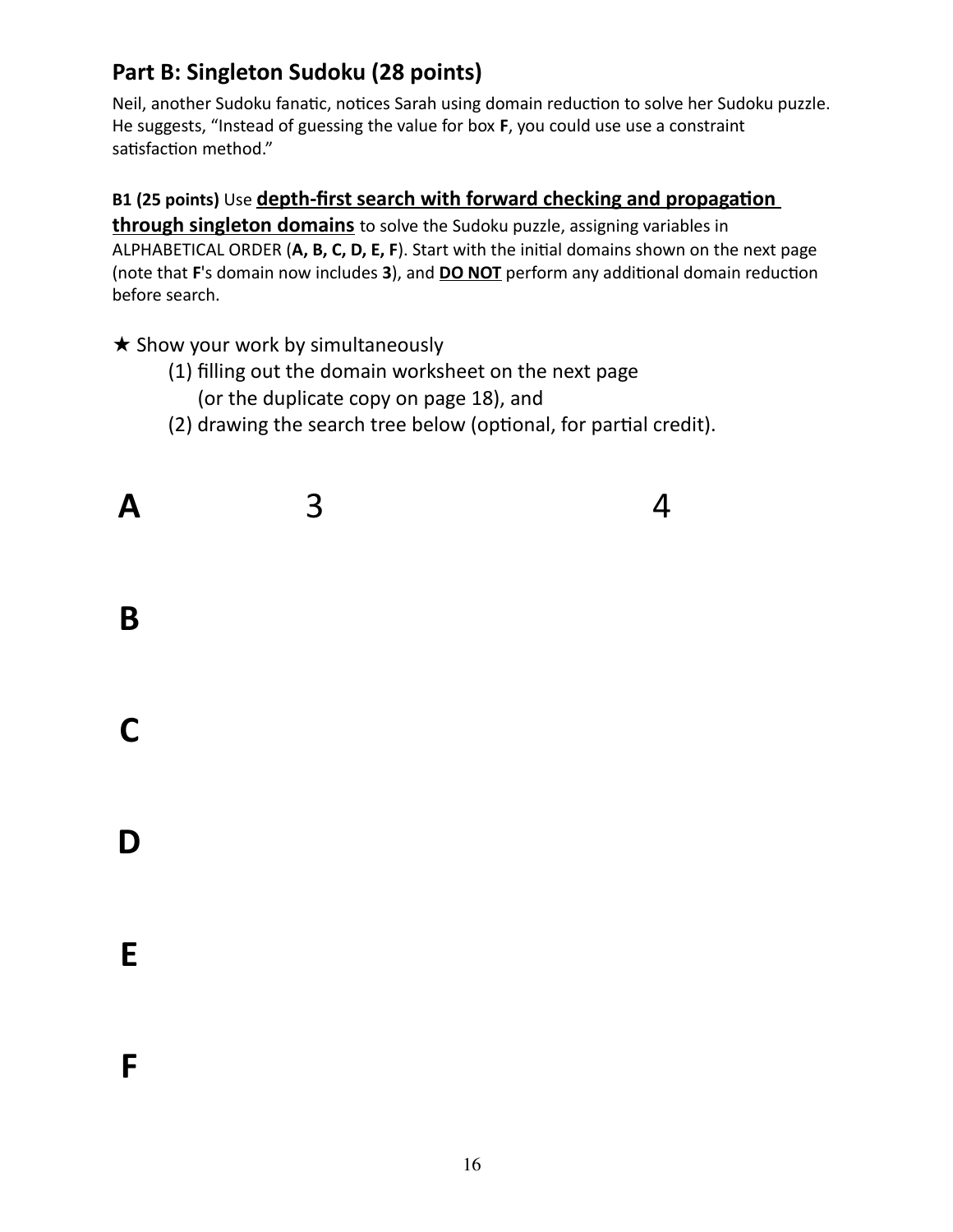Constraint graph for this problem **Domains for this problem** 



(*Do not reduce these domains before starting search.*)

| Α | 3 <sub>4</sub> |
|---|----------------|
| B | 3              |
| C | 2 <sub>3</sub> |
| D | 2 <sub>3</sub> |
| E | 2 <sub>3</sub> |
| F | 2 <sub>3</sub> |
|   |                |

For credit, fill out the worksheet below. There may be more rows than you need.

- 1. Every time you **assign a variable** or **remove a variable from the propagation queue**, fill out a new row in the table. (The same variable might appear in more than one row, especially if you have to backtrack.)
- 2. In that row, indicate **which variable you assigned or de-queued**; write its **assigned** value if it has one (e.g. X=x), otherwise just write its **name** (X). In the second column, list the **values that were just eliminated from neighboring variables** as a result. If no values were just eliminated, write **NONE** instead.
- 3. If your search has to backtrack after assigning or de-queuing a variable: first, **finish listing** all values eliminated from neighboring variables in the current row. Next, check the "backtrack" box in that row. Then, continue with the next assignment in the following row as usual.
- 4. If you add several variables to your propagation queue at once, break ties by adding variables to your propagation queue **in alphabetical order**. Only add variables to your propagation queue **if they are not currently in the queue**.

|   | Var assigned<br>or de-queued | List all values just eliminated<br>from neighboring variables | <b>Back</b><br>track |    | Var assigned<br>or de-queued | List all values just eliminated<br>from neighboring variables | <b>Back</b><br>track |
|---|------------------------------|---------------------------------------------------------------|----------------------|----|------------------------------|---------------------------------------------------------------|----------------------|
|   |                              |                                                               |                      | 8  |                              |                                                               |                      |
| 2 |                              |                                                               |                      | 9  |                              |                                                               |                      |
| 3 |                              |                                                               |                      | 10 |                              |                                                               |                      |
| 4 |                              |                                                               |                      | 11 |                              |                                                               |                      |
| 5 |                              |                                                               |                      | 12 |                              |                                                               |                      |
| 6 |                              |                                                               |                      | 13 |                              |                                                               |                      |
| 7 |                              |                                                               |                      | 14 |                              |                                                               |                      |

| Example row showing an assigned variable |         |                                                                                                                        |  |  |  | Example row showing a de-queued (propagated) variable |  |  |           |  |
|------------------------------------------|---------|------------------------------------------------------------------------------------------------------------------------|--|--|--|-------------------------------------------------------|--|--|-----------|--|
| ex <sup>1</sup>                          | $X = 3$ | $\begin{array}{ c c c c c c c c } \hline & \gamma \neq 3, 4 & \mathsf{Z} \neq 3 & \text{(example)} & \Box \end{array}$ |  |  |  |                                                       |  |  | (example) |  |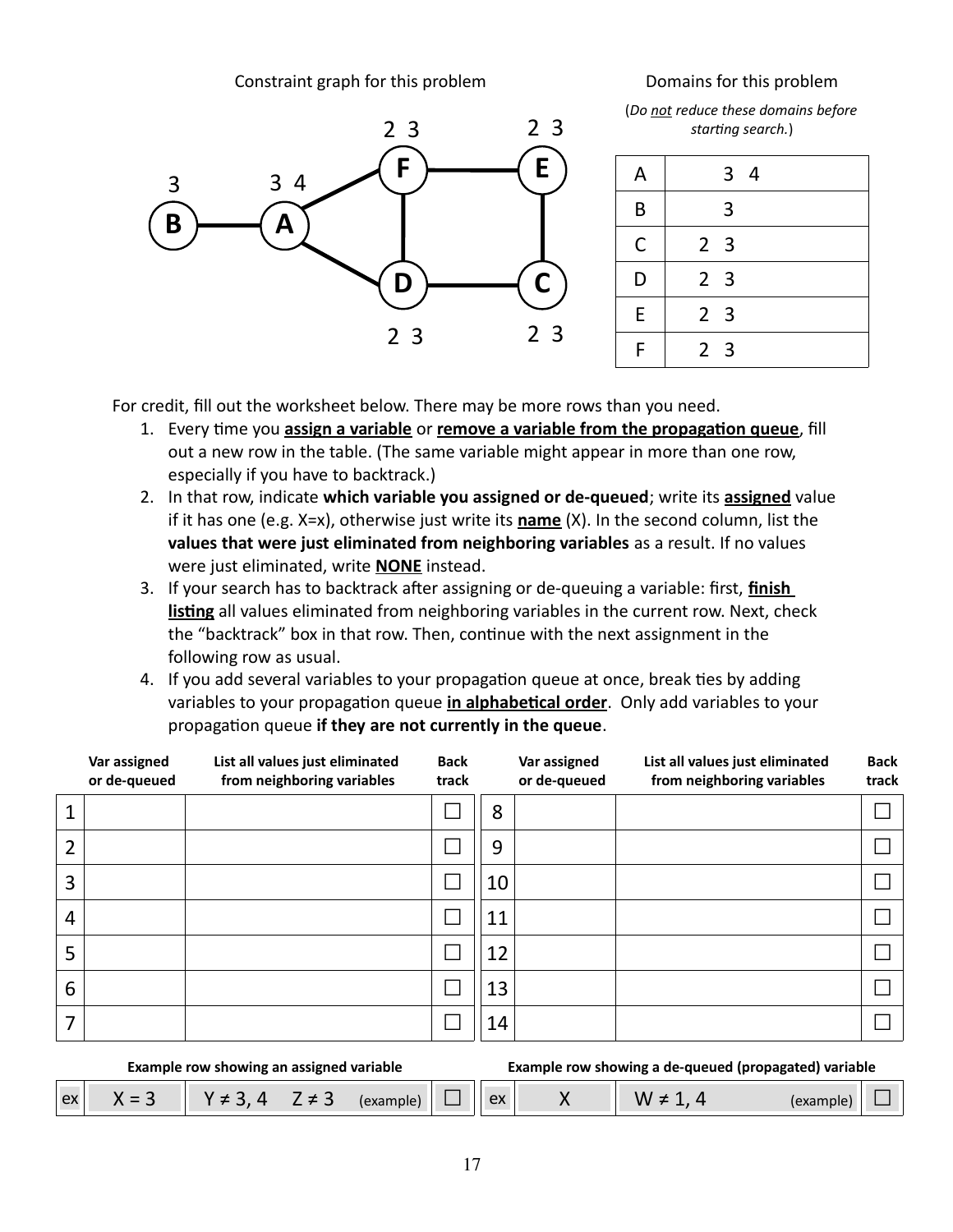**B2 (3 points)** Based on the results of your search in Part B1, fill out the Sudoku puzzle below.



(If no solution exists, circle NO SOLUTION instead.)

#### **NO SOLUTION**

This is a duplicate copy of Part B1. If you want to rewrite your domain reduction worksheet here and have this copy graded, check the box:

#### **☐ I want to start over; grade this copy**

Constraint graph for this problem Domains for this problem



(*Do not reduce these domains before starting search.*)

| A | 3 <sub>4</sub> |
|---|----------------|
| B | 3              |
| C | 2 <sub>3</sub> |
| D | 2 <sub>3</sub> |
| E | 2 <sub>3</sub> |
| F | 2 <sub>3</sub> |

|   | Var assigned<br>or de-queued | List all values just eliminated<br>from neighboring variables | <b>Back</b><br>track |    | Var assigned<br>or de-queued | List all values just eliminated<br>from neighboring variables | <b>Back</b><br>track |
|---|------------------------------|---------------------------------------------------------------|----------------------|----|------------------------------|---------------------------------------------------------------|----------------------|
|   |                              |                                                               |                      | 8  |                              |                                                               |                      |
| 2 |                              |                                                               |                      | 9  |                              |                                                               |                      |
| 3 |                              |                                                               |                      | 10 |                              |                                                               |                      |
| 4 |                              |                                                               |                      | 11 |                              |                                                               |                      |
| 5 |                              |                                                               |                      | 12 |                              |                                                               |                      |
| 6 |                              |                                                               |                      | 13 |                              |                                                               |                      |
| ⇁ |                              |                                                               |                      | 14 |                              |                                                               |                      |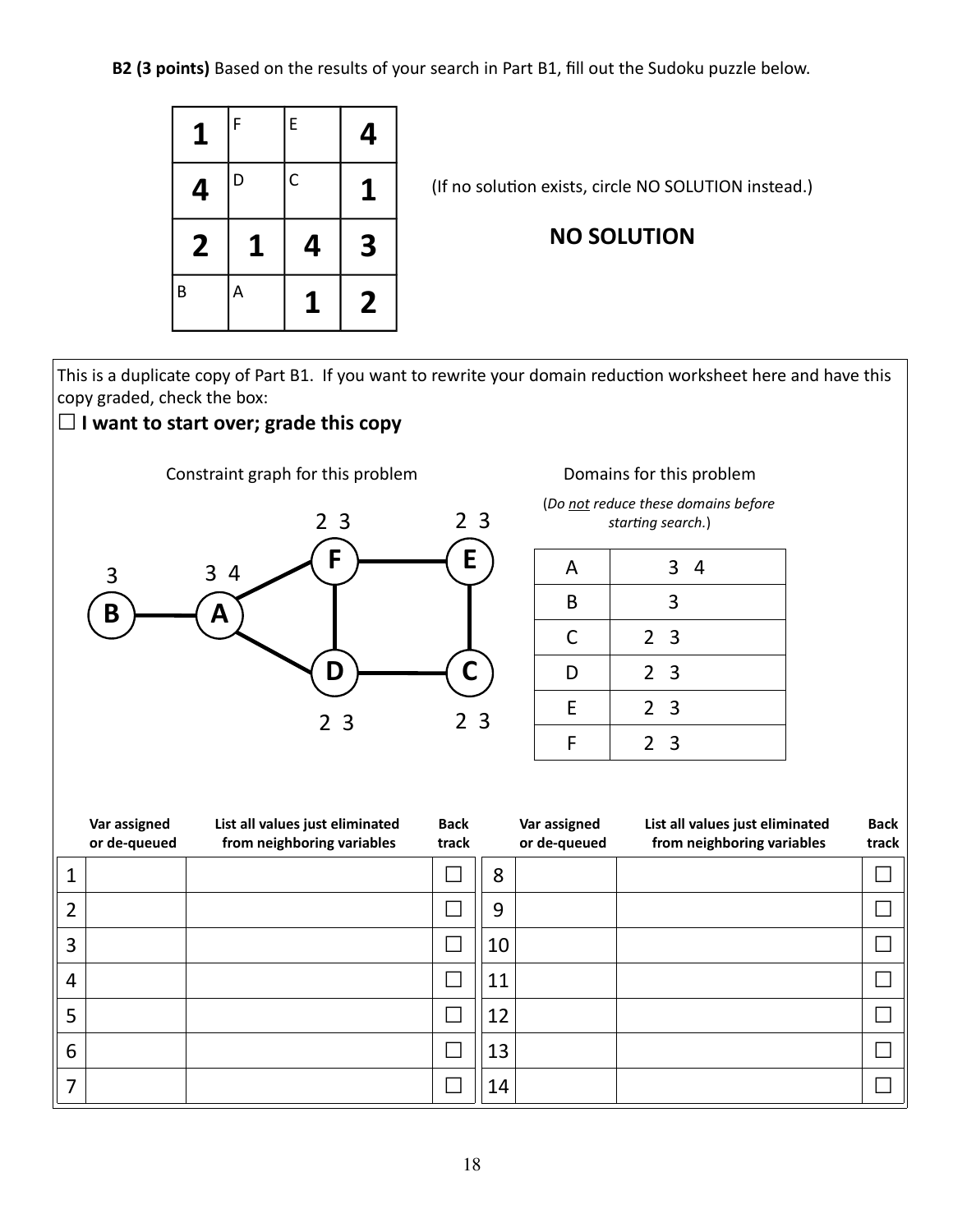# **Quiz 2, Problem 2: ID Trees & kNN (50 points)**

### **Part A: Identification Trees (28 points)**

Hydra spies want to determine whether various heroes are members of the Justice League. They have information about 7 known heroes, shown in the table below. They ask you to use the information to create an identification tree.

| Hero                    | Justice<br>League | <b>Has Powers</b> | <b>Is From Earth</b> | Lives in Gotham | Lives in Central |
|-------------------------|-------------------|-------------------|----------------------|-----------------|------------------|
| 1 Bruce Wayne           | Yes               | No.               | Yes                  | Yes             | No               |
| 2 Clark Kent            | Yes               | Yes               | No                   | No              | No               |
| 3 Oliver Queen          | Yes               | No                | Yes                  | No              | No               |
| 4 Barry Allen           | Yes               | Yes               | Yes                  | No              | Yes              |
| 5 Joe West              | No.               | No.               | <b>Yes</b>           | No              | <b>Yes</b>       |
| 6 Jim Gordon            | No                | No                | Yes                  | Yes             | No               |
| <b>7 Felicity Smoak</b> | No                | No                | Yes                  | No              | No               |

**A1 (4 points)** Which of the following tests (if any) separate out a homogeneous branch? Circle all that apply, or circle NONE.

| <b>Has Powers</b> | Is From Earth | <b>Lives in Got</b> |
|-------------------|---------------|---------------------|

**Ham** Lives in Central

**NONE**

**A2 (5 points)** Which two tests have the same test disorder? There are exactly two: Circle them.

| <b>Has Powers</b><br><b>Is From Earth</b> | <b>Lives in Gotham</b> | <b>Lives in Central</b> |
|-------------------------------------------|------------------------|-------------------------|
|-------------------------------------------|------------------------|-------------------------|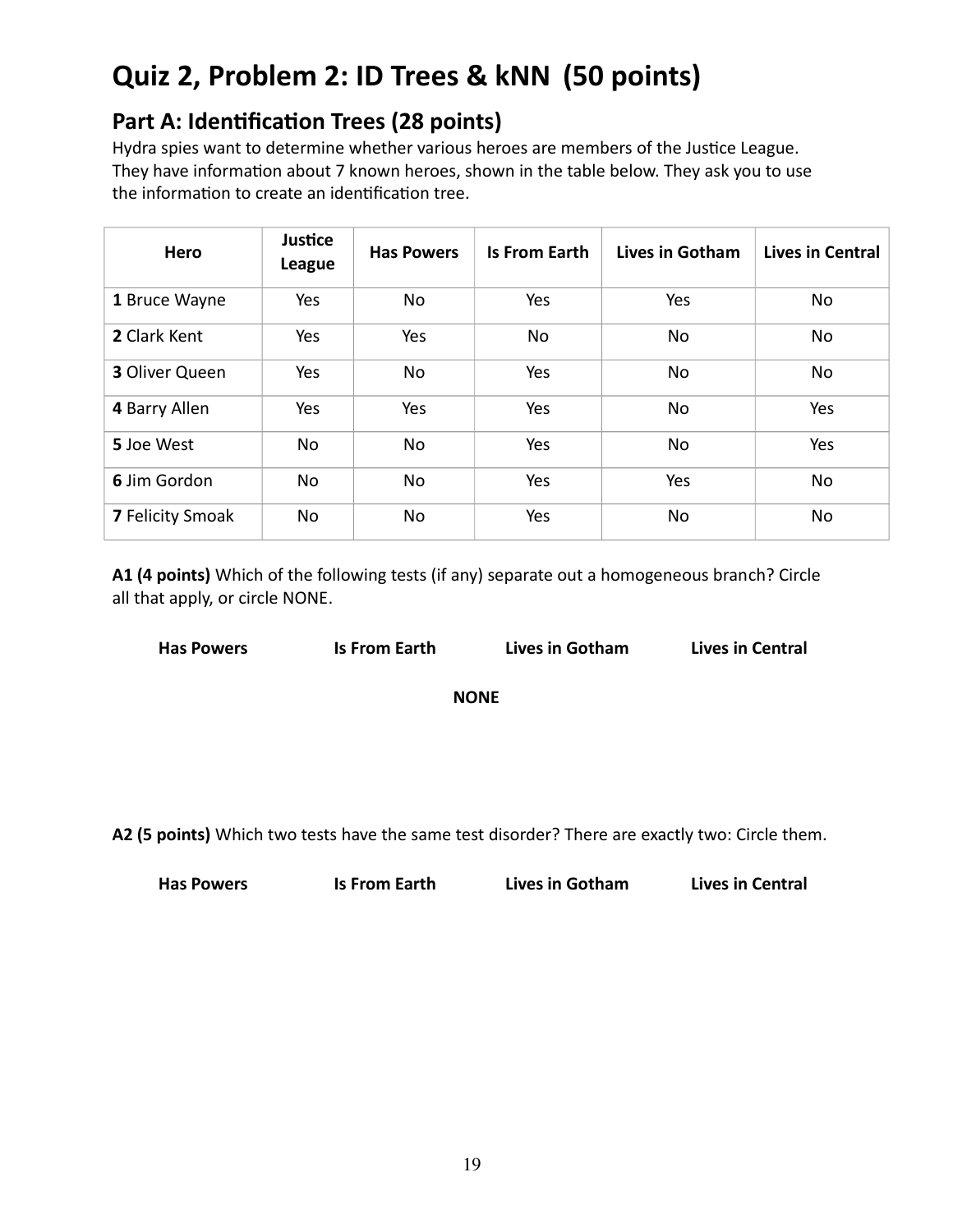**A3 (12 points)** Grant Ward notices that the current tests cannot perfectly classify all 7 known heroes, so he sends the spies to get more information. In the meantime, Grant will construct a greedy, disorder-minimizing identification tree to partially classify the training data. He will break ties according to the order in the table: *Has Powers* before *Is From Earth*, etc. **Which of the following trees is the correct greedy, disorder-minimizing ID tree?** (Circle one)

*This question can be answered without numerical calculation. For your convenience, the next page includes a copy of the training data, a table of logarithms, and space to show work for partial credit.*

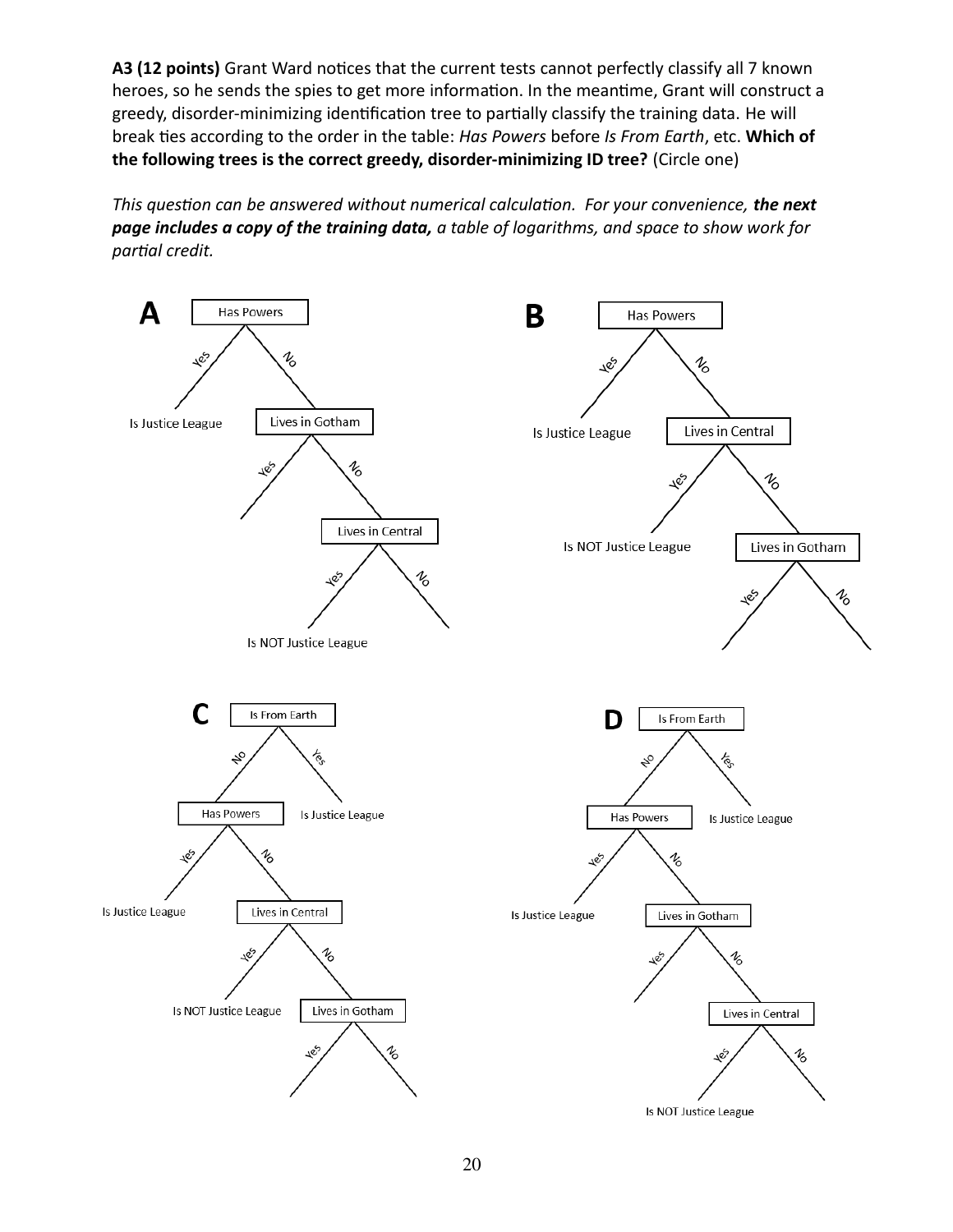*(This is a duplicate copy of the data.)*

| Hero                    | Justice<br>League | <b>Has Powers</b> | <b>Is From Earth</b> | Lives in Gotham | <b>Lives in Central</b> |
|-------------------------|-------------------|-------------------|----------------------|-----------------|-------------------------|
| 1 Bruce Wayne           | Yes               | No                | Yes                  | Yes             | No                      |
| 2 Clark Kent            | Yes               | Yes               | No                   | No              | No                      |
| <b>3 Oliver Queen</b>   | Yes               | No                | Yes                  | No              | No                      |
| 4 Barry Allen           | Yes               | Yes               | Yes                  | <b>No</b>       | Yes                     |
| 5 Joe West              | No                | No                | Yes                  | <b>No</b>       | Yes                     |
| 6 Jim Gordon            | No                | No                | Yes                  | Yes             | No                      |
| <b>7 Felicity Smoak</b> | No                | No                | Yes                  | No              | No                      |

*Space provided to show your work.*

 $-\frac{1}{2}$  $\frac{1}{2}$ log<sub>2</sub> 1  $\frac{1}{2} + \frac{1}{2}$  $\frac{1}{2}$ log<sub>2</sub>  $\frac{1}{2}$  = 1  $-\frac{2}{5}$ 5 log<sup>2</sup> 2  $\frac{2}{5} + \frac{3}{5}$  $\frac{1}{5}$ log<sub>2</sub>  $\frac{3}{5}$  ≈0.97  $-\frac{1}{3}$  $\frac{1}{3}$ log<sub>2</sub> 1  $\frac{1}{3} + \frac{2}{3}$  $\frac{1}{3}$ log<sub>2</sub>  $\frac{2}{3}$  ≈ 0.9  $-\left|\frac{1}{4}\right|$  $\frac{1}{4}$ log<sub>2</sub> 1  $\frac{1}{4} + \frac{3}{4}$  $\frac{1}{4}$  log<sub>2</sub>  $\frac{3}{4}$   $\approx$  0.8  $-\left|\frac{1}{5}\right|$  $\overline{5}$ log<sub>2</sub> 1  $\frac{1}{5} + \frac{4}{5}$  $\overline{5}$ log<sub>2</sub>  $\frac{4}{5}$  ≈ 0.72  $-\left|\frac{1}{6}\right|$  $\overline{6}$ log<sub>2</sub> 1  $\frac{1}{6} + \frac{5}{6}$  $\frac{1}{6}$ log<sub>2</sub>  $\frac{5}{6}$   $\approx$  0.65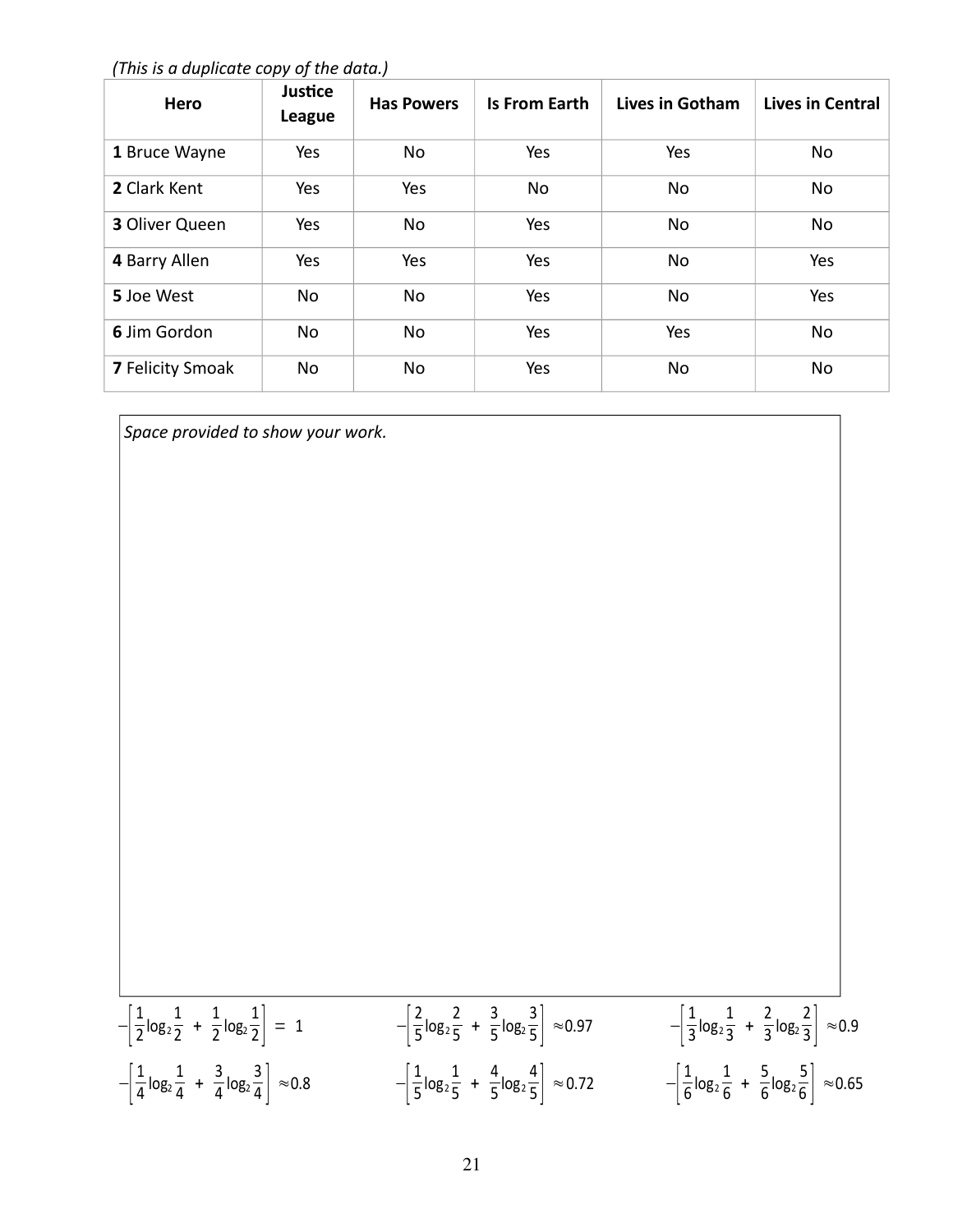**A4 (7 points)** The Hydra spies have returned with four additional tests, shown below.

| Hero                    | Justice<br>League | Good with<br><b>Technology</b> | Lives in<br><b>Star City</b> | <b>Attended MIT</b> | Was a CEO |
|-------------------------|-------------------|--------------------------------|------------------------------|---------------------|-----------|
| 1 Bruce Wayne           | Yes               | Yes                            | No                           | No.                 | Yes       |
| 2 Clark Kent            | Yes               | No                             | No                           | No.                 | No        |
| <b>3 Oliver Queen</b>   | Yes               | No                             | Yes                          | No.                 | Yes       |
| 4 Barry Allen           | Yes               | Yes                            | No                           | No.                 | No        |
| 5 Joe West              | No                | No                             | No                           | No.                 | No        |
| 6 Jim Gordon            | <b>No</b>         | <b>No</b>                      | No                           | No.                 | No.       |
| <b>7 Felicity Smoak</b> | <b>No</b>         | Yes                            | Yes                          | Yes                 | Yes       |

Determine whether you can use **exactly one** of the four new tests to extend your existing tree such that it will correctly classify all the training data points. Note that you may only extend your tree, which means you cannot replace or edit previous tests. However, you may use the new test in multiple branches of your tree.

**Circle the one test** that you can use to complete your ID Tree from the previous part. If none of the new tests allow you to do this, instead circle CAN'T BE DONE.

**Good with Technology Lives in Star City Attended MIT Was a CEO**

#### **CAN'T BE DONE**

*For partial credit, show your work or briefly explain your answer:*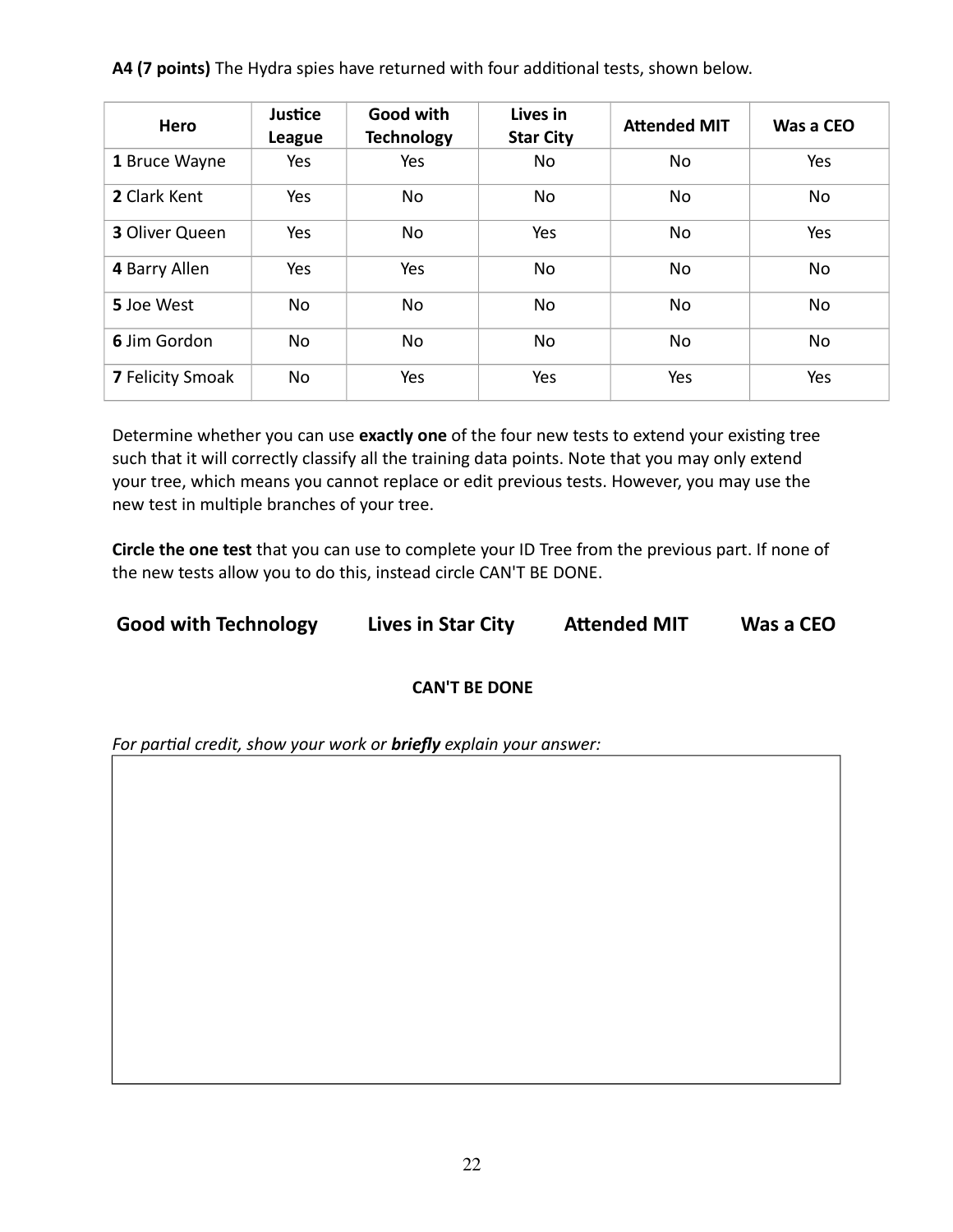### **Part B: k-Nearest Neighbors (22 points)**

In the graph below, each circle is a training points with known classification, which is either positive (POS) or negative (NEG) (but classifications are not shown). The lettered points are unknown test points that are being classified, and are NOT training points.



**B1 (12 points)** Spies started using the training data to classify the test points (A, B, C, D) using k-nearest neighbors, but they went off on a mission, leaving you with incomplete information. Using the graph above and the provided classifications in the table below, fill in the remaining table entries. If a classification cannot be determined, write UNKNOWN. For partial credit, indicate the classifications of the training points on the graph above.

| <b>Test point</b> | $k = 1$ | $k = 3$    | $k=7$ |
|-------------------|---------|------------|-------|
|                   | POS     |            |       |
| в                 |         | <b>NEG</b> |       |
|                   |         | POS        |       |
|                   |         | POS        |       |

Number of nearest neighbors to consider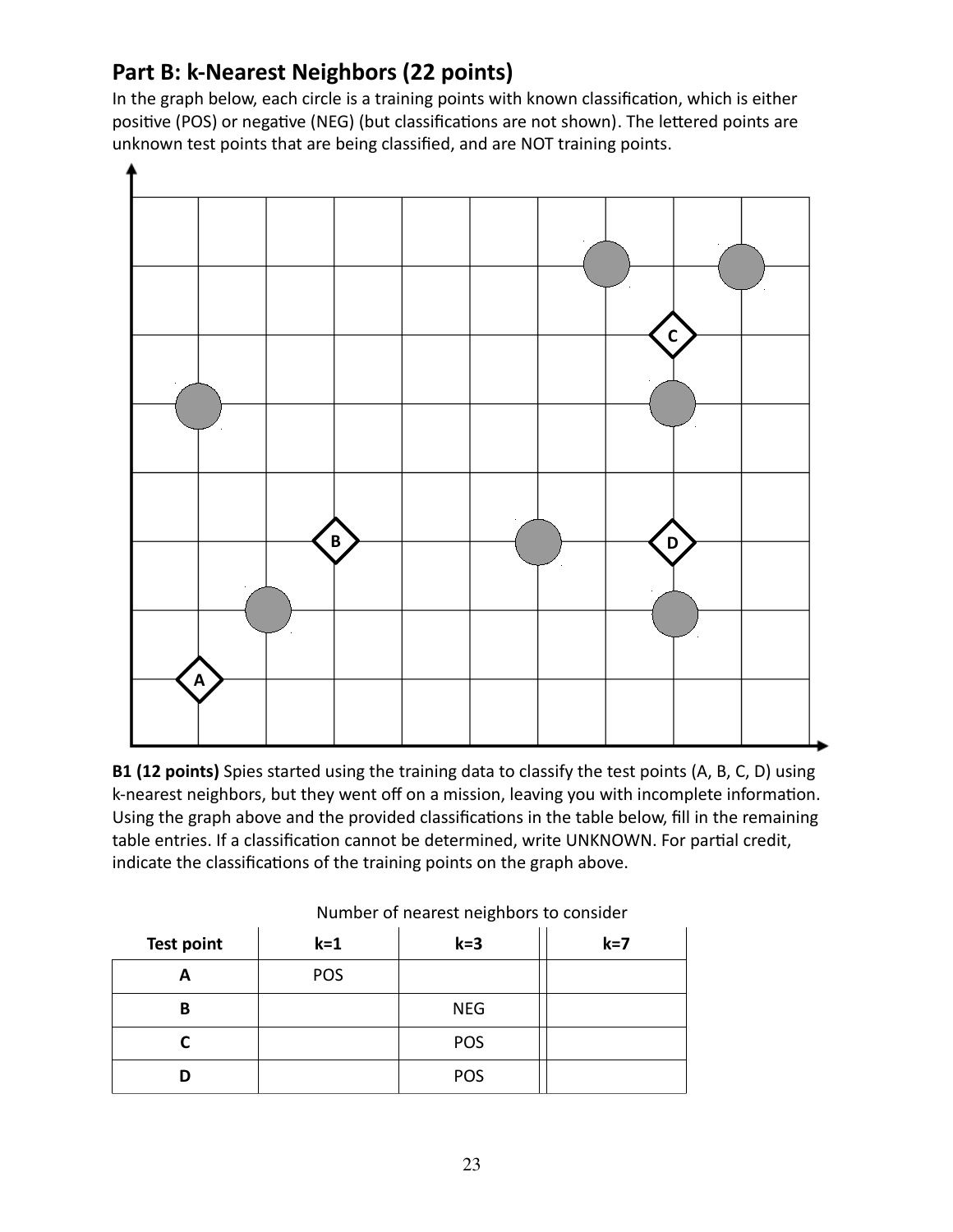**B2 (10 points)** The graph below shows a 1-nearest neighbor decision boundary corresponding to a set of exactly 7 training points. Out of the 15 potential training points marked on the graph, which set of 7 would result in this boundary? Write the names of the 7 training points in the box below.

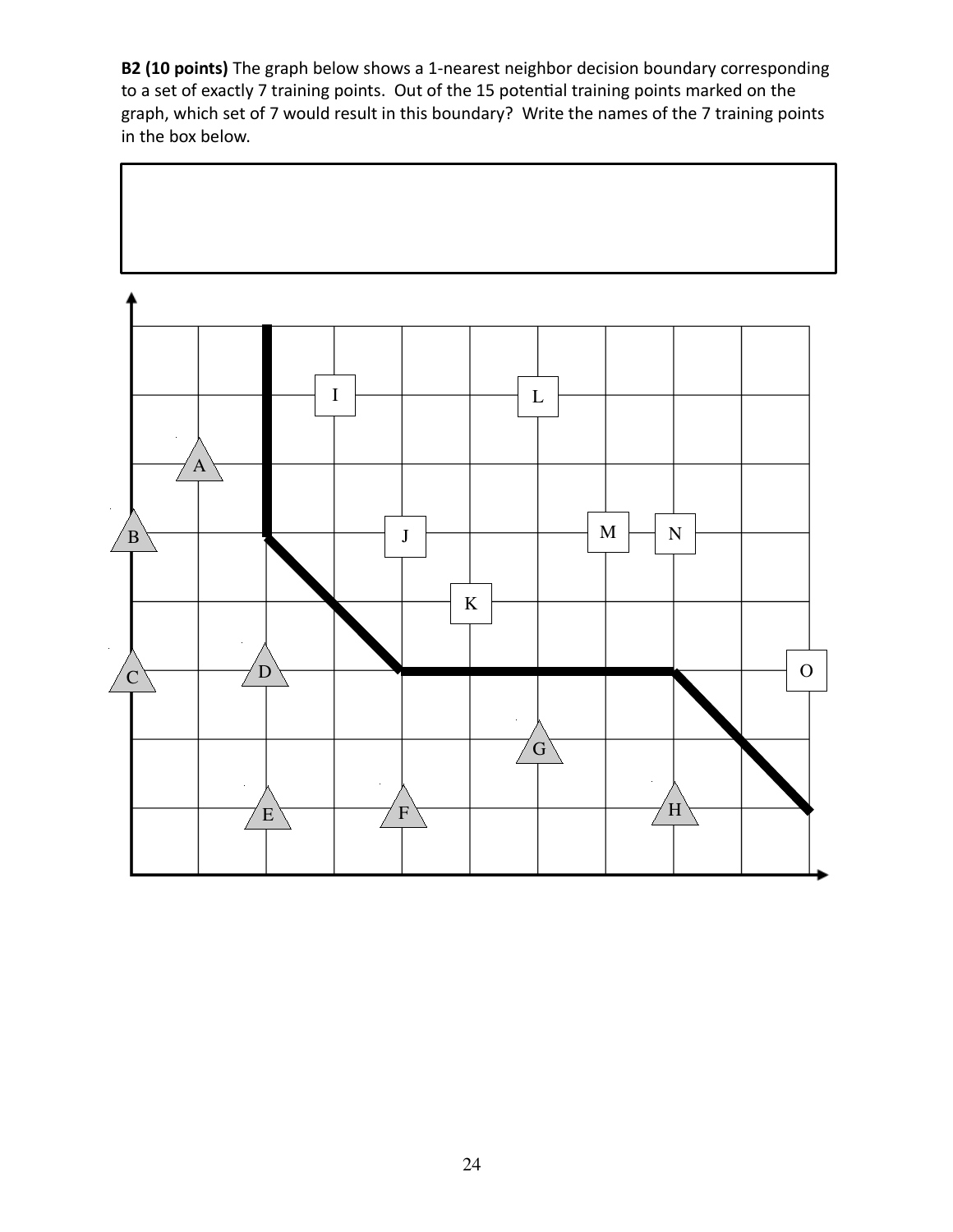# **Quiz 3, Problem 1: Networks of Neurons (50 points)**

### **Part A: Forward Propagation (22 points)**

The Olympic Games Committee has asked you to help them predict the outcomes of track races. Two runners will be considered for each race, and you'll have access to three inputs:

- A, the distance traveled thus far by Runner A,
- B, the distance traveled thus far by Runner B, and
- C, the total distance of the race.

Your job is to return a number from 0 to 1, representing the probability that the Runner A will win the race.

You decide to use the neural network below with a sigmoid function. The neurons are labeled 1, 2, 3 for reference.



To get a feeling for the behavior of the net, you decide to run forward propagation with a few different configurations of the weights. For the following problems, you are to use a sigmoid function  $\sigma(x)$  with the following approximate values:

if  $x \geq 3$ ,  $\sigma(x) \approx 1$ if  $x = 0$ ,  $\sigma(x) = 1/2$ if  $x \le -3$ ,  $\sigma(x) \approx 0$ 

For the purpose of forward propagation calculation, you may assume that the sigmoid function is linear from x=-3 to x=3.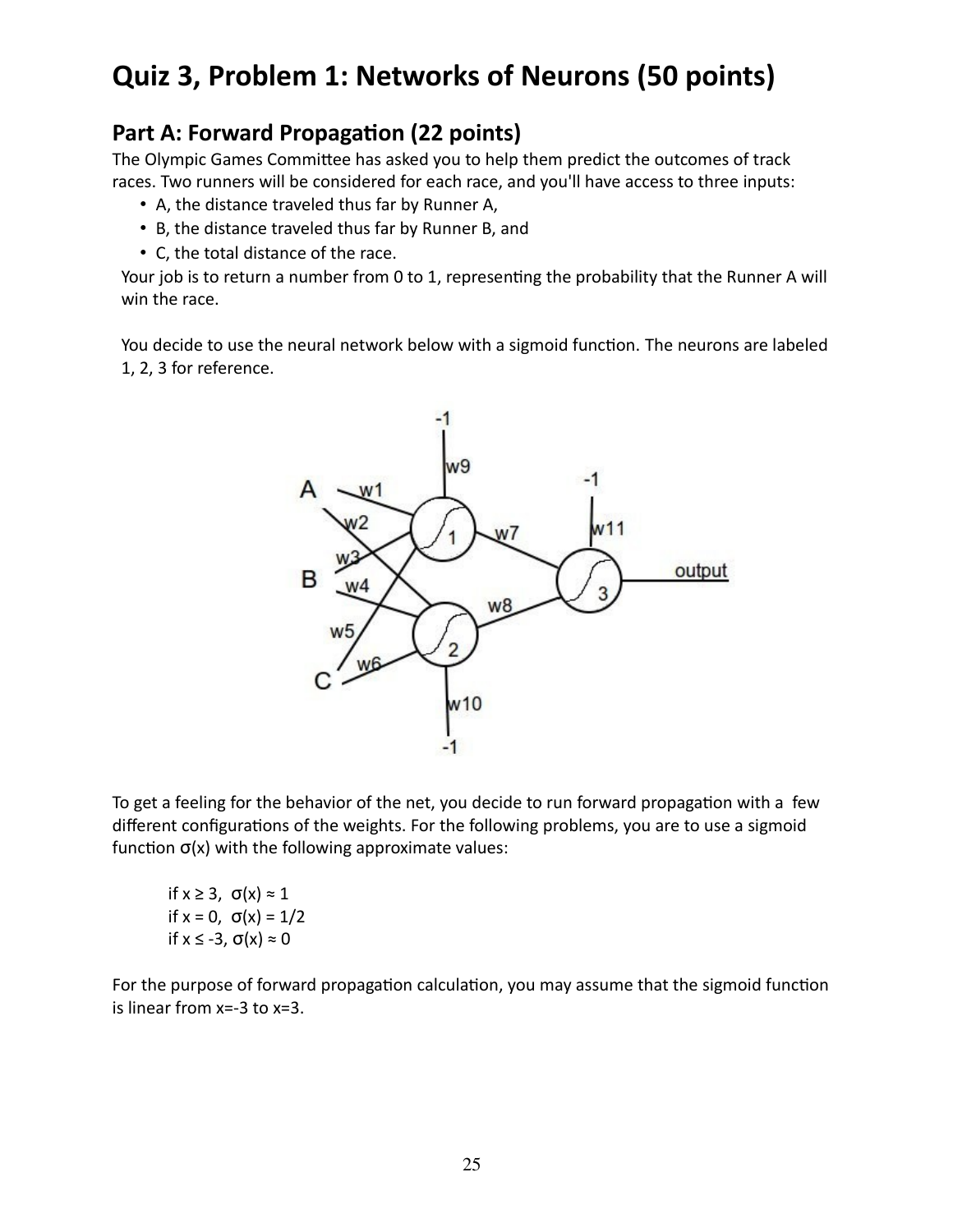**A1 (12 points)** Using the inputs and weights show below, find the approximate output of each neuron. The inputs A, B, C have values 20, 18, and 100, and the weights are indicated on their corresponding wires. Show your work for partial credit.





Approximate output of neuron 2:



Approximate overall output:

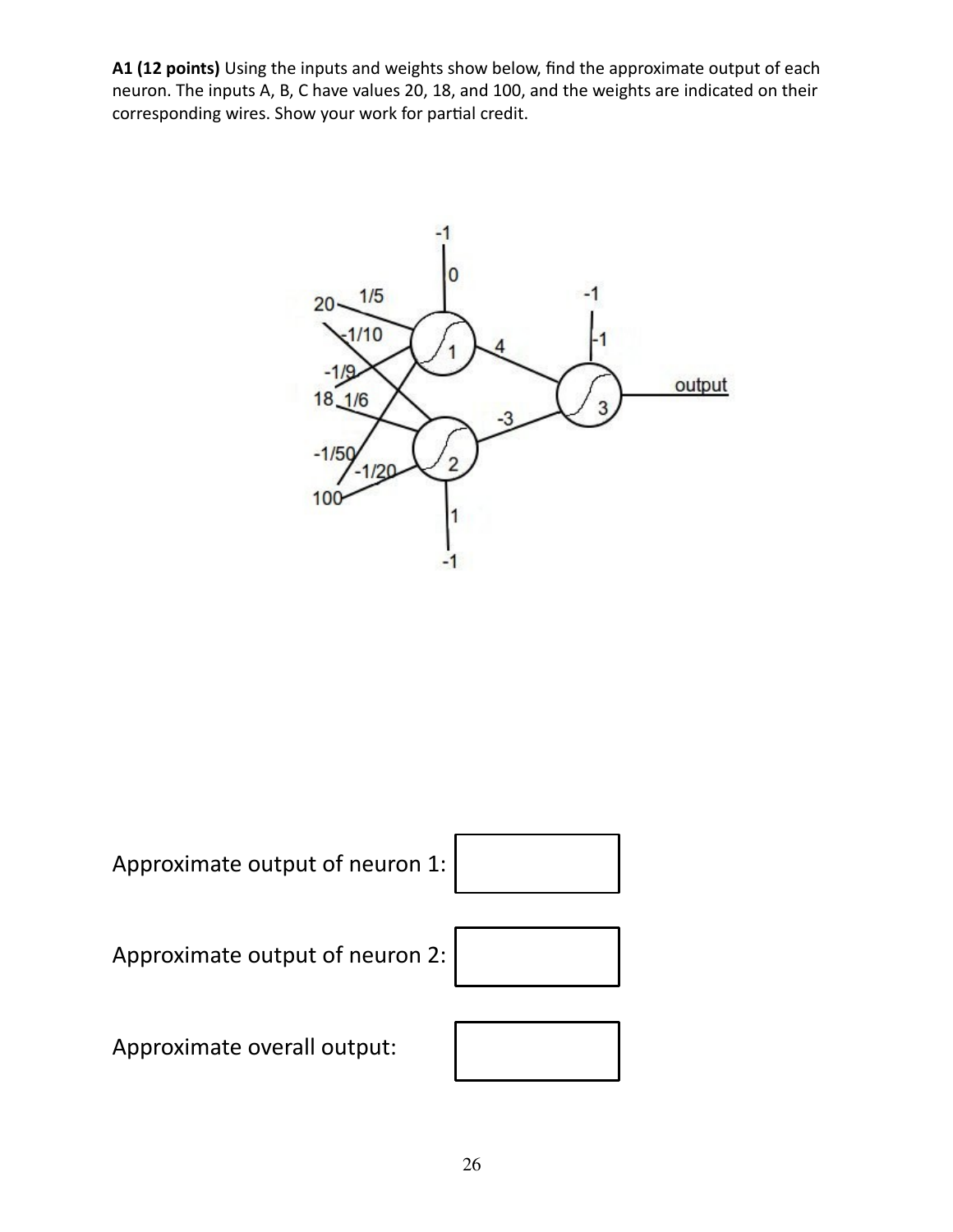**A2 (10 points)** This time, some of the weights are missing! Find a possible value for each missing weight (w1 and w10). The inputs A, B, C are 16, 10, and 40, and the weights are indicated on their corresponding wires. Show your work for partial credit. (Hint: This question does not require significant calculation.)



$$
w1 =
$$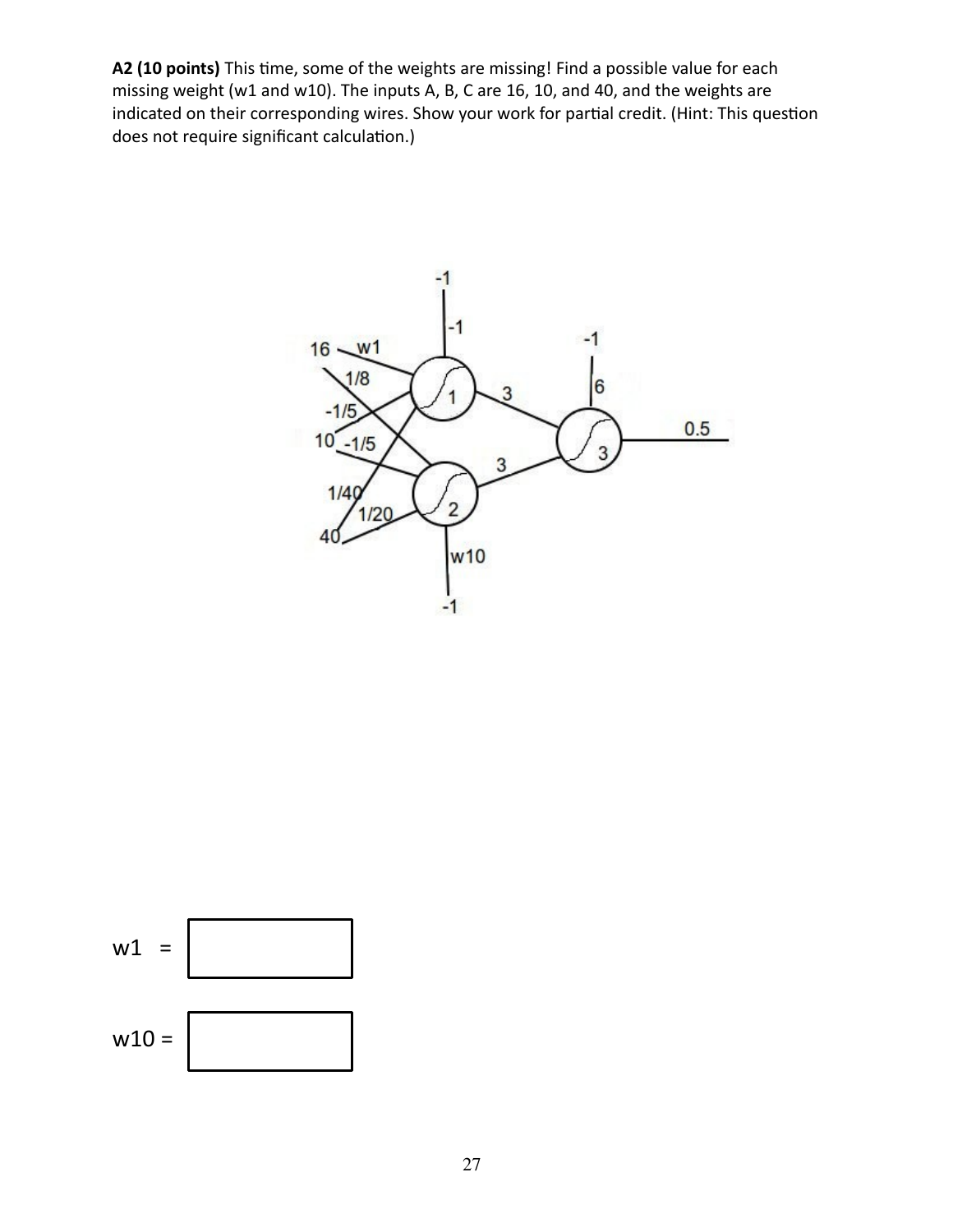### **Part B: Back Propagation (13 points)**

You perform forward propagation with the weights shown below and notice that the output is not what you want it to be: For a 50m race, if Runner A has traveled 50m and Runner B has only traveled 48, then **you want the neural net's output to be 1** (because the probability of Runner A winning the race when they have just won should be 1).

You begin training the net using back propagation with a **training rate of 1/2**. As shown below, the inputs A, B, C are 50, 48, and 50, and weights are as indicated. The forward-propagation output of each neuron is also provided. What will be the change in w1 (that is,  $w1_{new} - w1_{old}$ ) after a single step of back propagation? w1 is the weight going from input A (50) to neuron 1, with an initial value of -1/25.



*Space provided to show work for partial credit*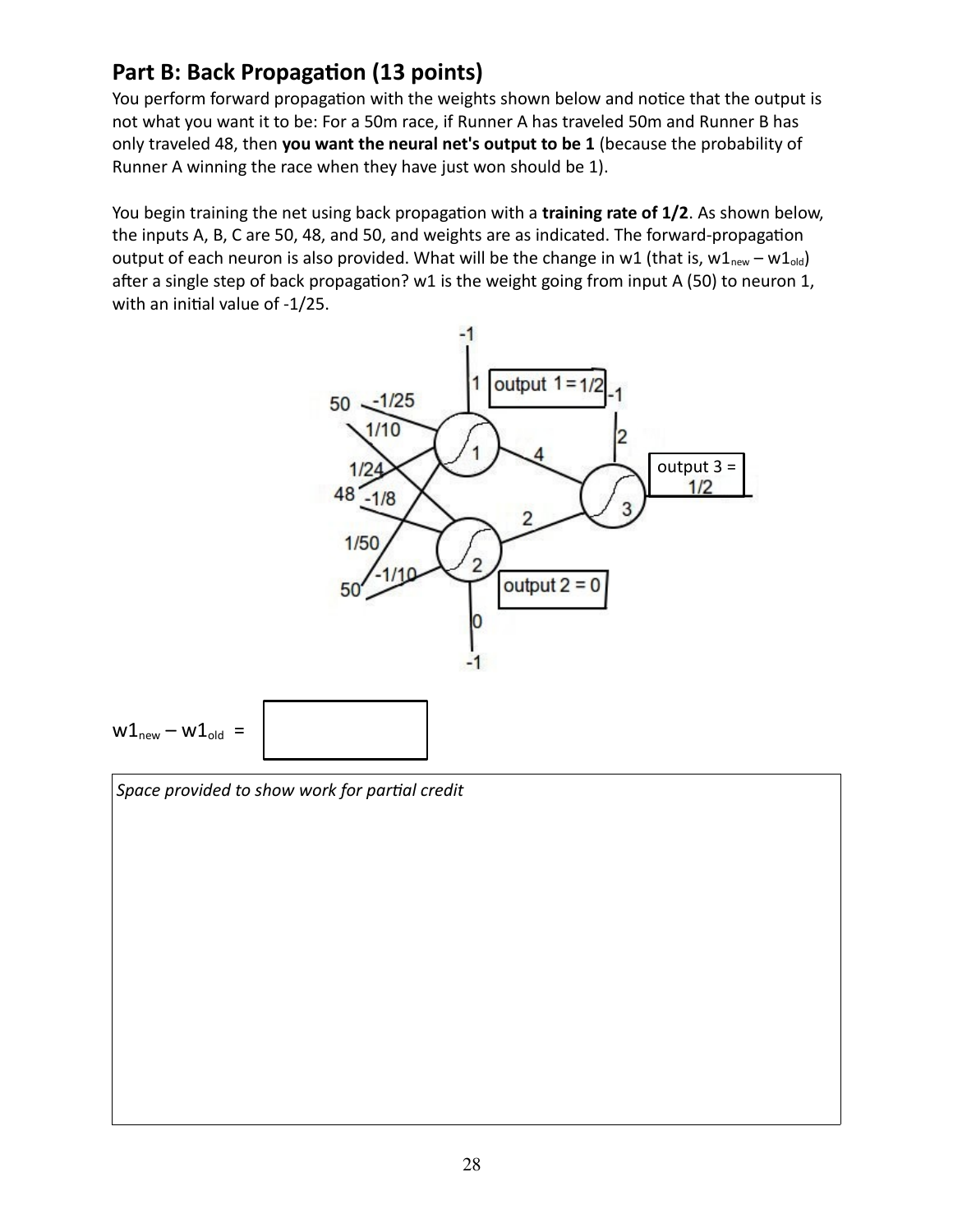### **Part C: Pictures (15 points)**

Each of the following pictures can be produced by a neural net with two numerical inputs and one output. For each one, determine the **minimum** number of neurons necessary to produce the picture. **Express your answer as a list indicating the number of neurons in each layer** (as in Lab 6).

For example, the neural net from Parts A and B would be represented by the list [2, 1].

Show your work for partial credit (for example, sketch your minimal neural net).

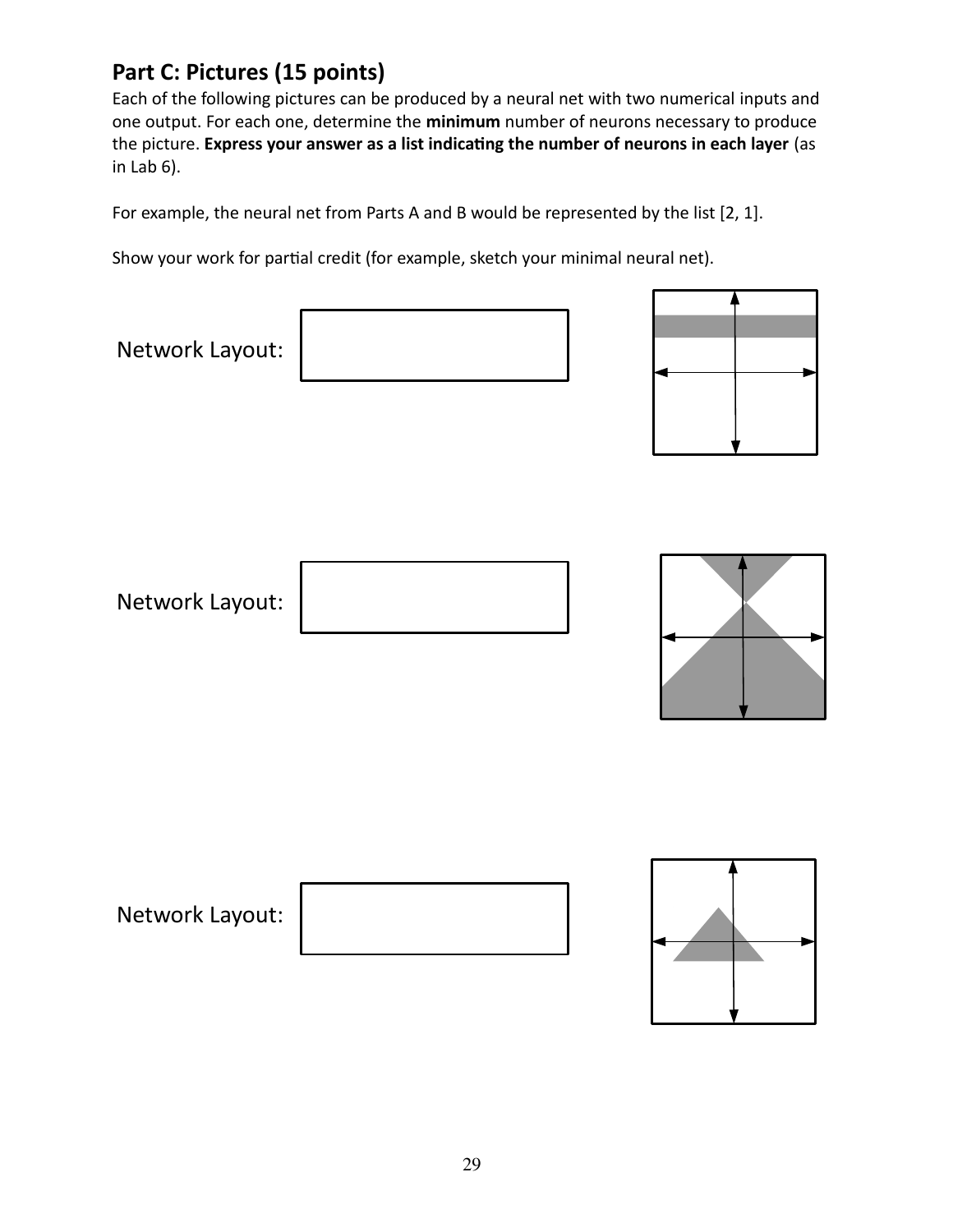# **Quiz 3, Problem 2: Support Vector Machines (50 points)**

### **Part A: 1-D SVM (23 points)**

Here is a 1-dimensional set of training data with one numeric feature (**x**), two positive training points (**A**, **B**) and one negative training point (**C**):



**A1 (2 points)** In general, what shape is the decision boundary for a 1-dimensional linear SVM? (Write one word.)



**A2 (3 points)** On the diagram above:

- 1. **Draw the decision boundary.** (Use a linear kernel.)
- 2. **Circle the support vectors.**

**A3 (3 points)** Write an equation representing...



**A4 (15 points)** Based on the decision boundary and gutters you found above, determine the values of  $\vec{w}$ , *b*, and  $\alpha_i$  for the boundary equation  $\vec{w} \cdot \vec{x} + b \ge 0$ .

| $\mathbf{M}$<br>$\mathbf{v} \mathbf{v}$ |
|-----------------------------------------|
|-----------------------------------------|

| $\alpha_A =$ | $\alpha_{B} =$ | $\alpha_c =$ |
|--------------|----------------|--------------|
|--------------|----------------|--------------|

*Show your work on the next page for partial credit.*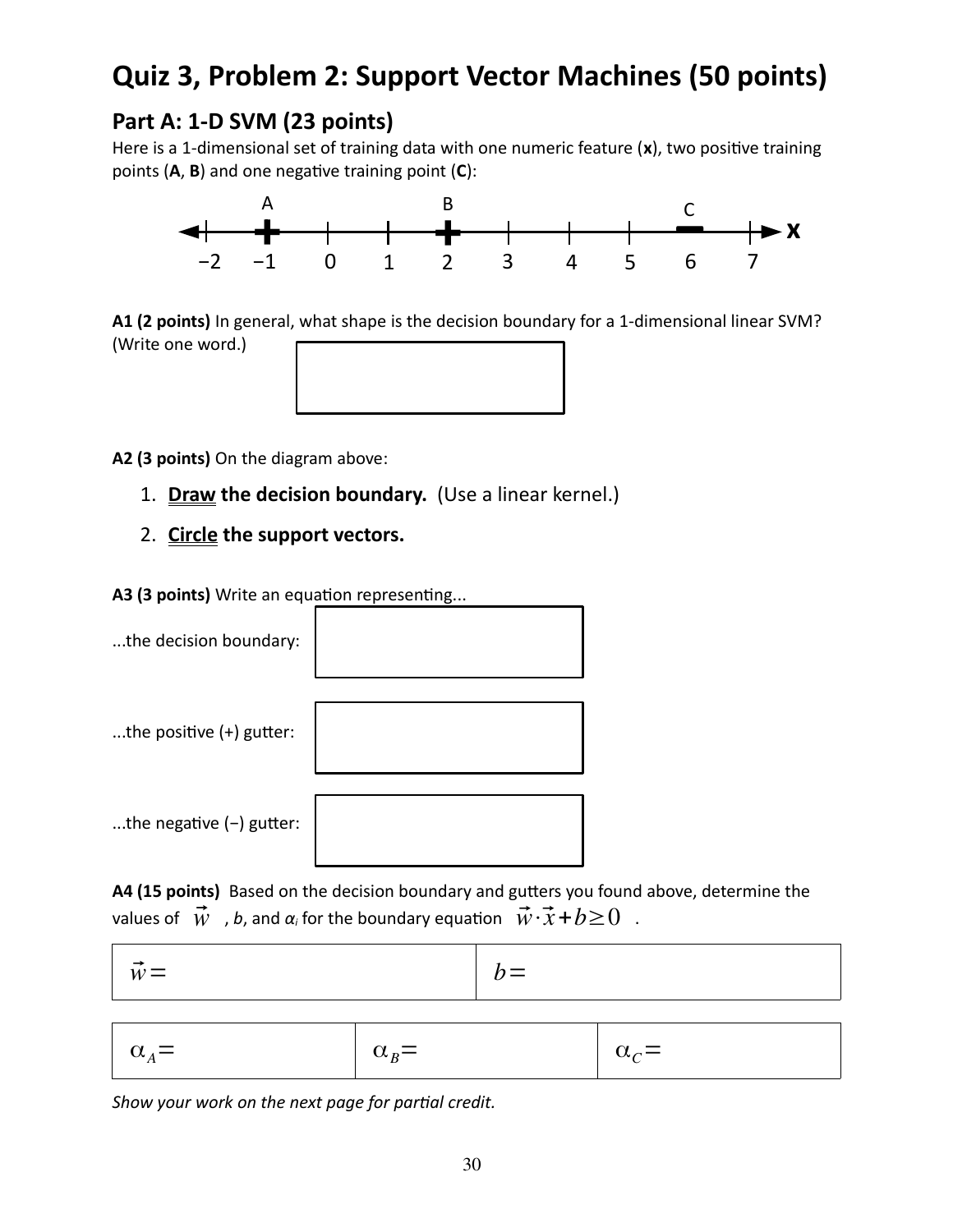#### **Part B: Modifications (12 points)**

Jessica modifies the original data in Part A by moving point **B** to **x**=0, as shown below.



How does moving point **B** affect the supportiveness values (*αi*) relative to data in Part A? For each, indicate whether the value has increased, decreased, or stayed the same (no change). (Circle one for each)

| $\alpha_{A}$ :        | INCREASED (个)                                              | DECREASED $(\downarrow)$ | <b>NO CHANGE</b> |
|-----------------------|------------------------------------------------------------|--------------------------|------------------|
| $\alpha_{\rm B}$ :    | INCREASED (个)                                              | DECREASED $(\downarrow)$ | <b>NO CHANGE</b> |
| $\alpha_{\text{c}}$ : | INCREASED (个)                                              | DECREASED $(\downarrow)$ | <b>NO CHANGE</b> |
|                       | What happens to the magnitude and direction of $\vec{w}$ ? |                          |                  |

| magnitude of $\vec{w}$ | INCREASED (个) | DECREASED $(\downarrow)$ | <b>NO CHANGE</b> |
|------------------------|---------------|--------------------------|------------------|
|------------------------|---------------|--------------------------|------------------|

| direction of $\vec{w}$ : |  | <b>OPPOSITE DIRECTION</b> | <b>NO CHANGE</b> |
|--------------------------|--|---------------------------|------------------|
|                          |  |                           | (SAME DIRECTION) |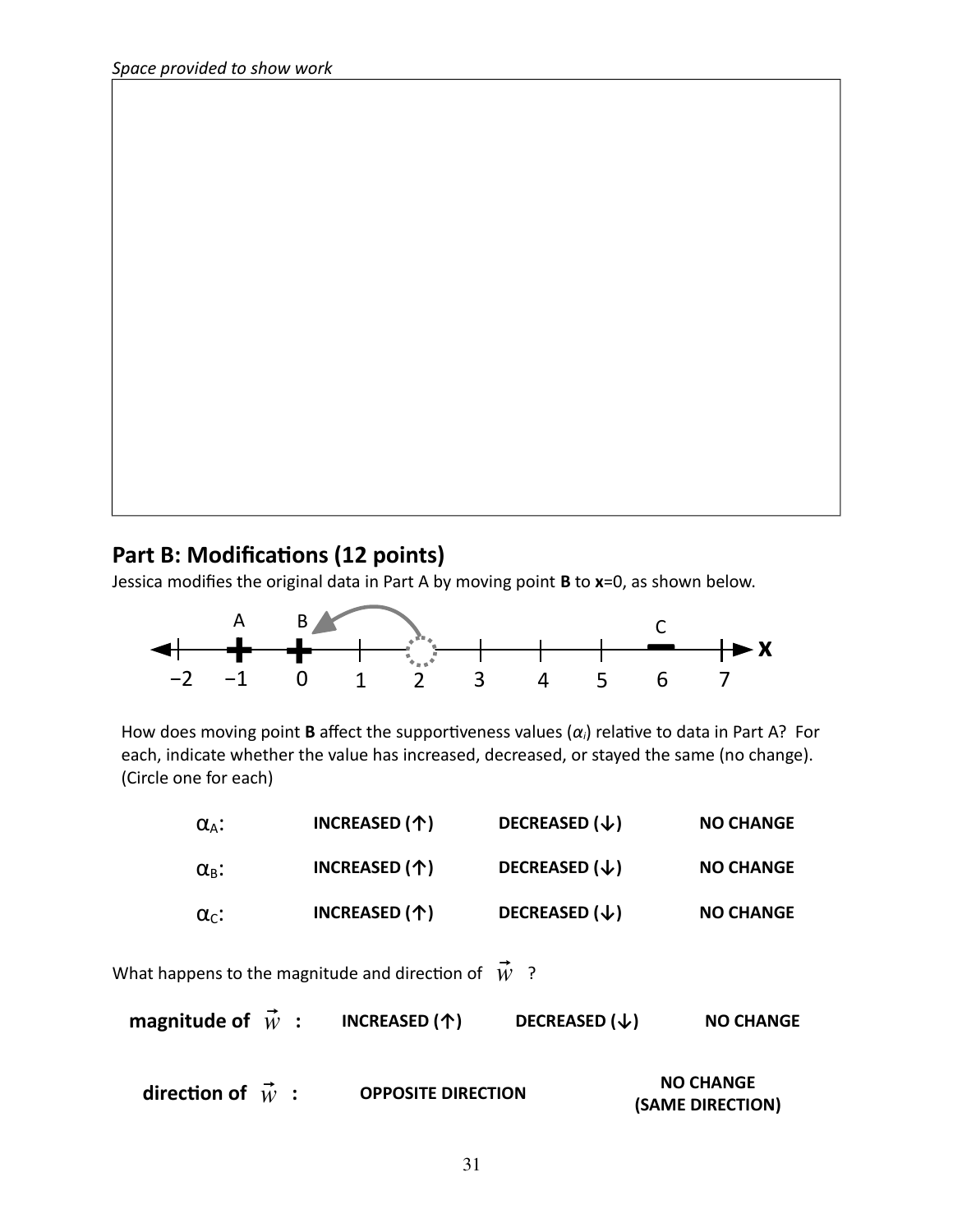### **Part C: Multiple Choice (15 points)**

The following questions are about SVMs in general.

**C1 (3 points)** Neil trains an SVM using a linear kernel, resulting in a margin of width *x*. Then, he modifies the training data. When Neil retrains the SVM, he finds that the magnitude of  $\vec{W}$ has **tripled**. What is the new margin width? (Circle one)

$$
\frac{1}{6}x \qquad \frac{1}{3}x \qquad \frac{2}{3}x \qquad x \qquad \frac{3}{2}x \qquad 3x \qquad 6x
$$

**C2 (12 points)** Professor Winston is looking for an example dataset to use in a new lecture on kernels. He tells you, "I need a **dataset that can be classified by an SVM with a quadratic kernel, but** *not* **with a linear kernel**." Which of the following datasets satisfy that property? For each, circle YES if it satisfies the property, otherwise NO. (Recall that a quadratic kernel can draw a conic section.)

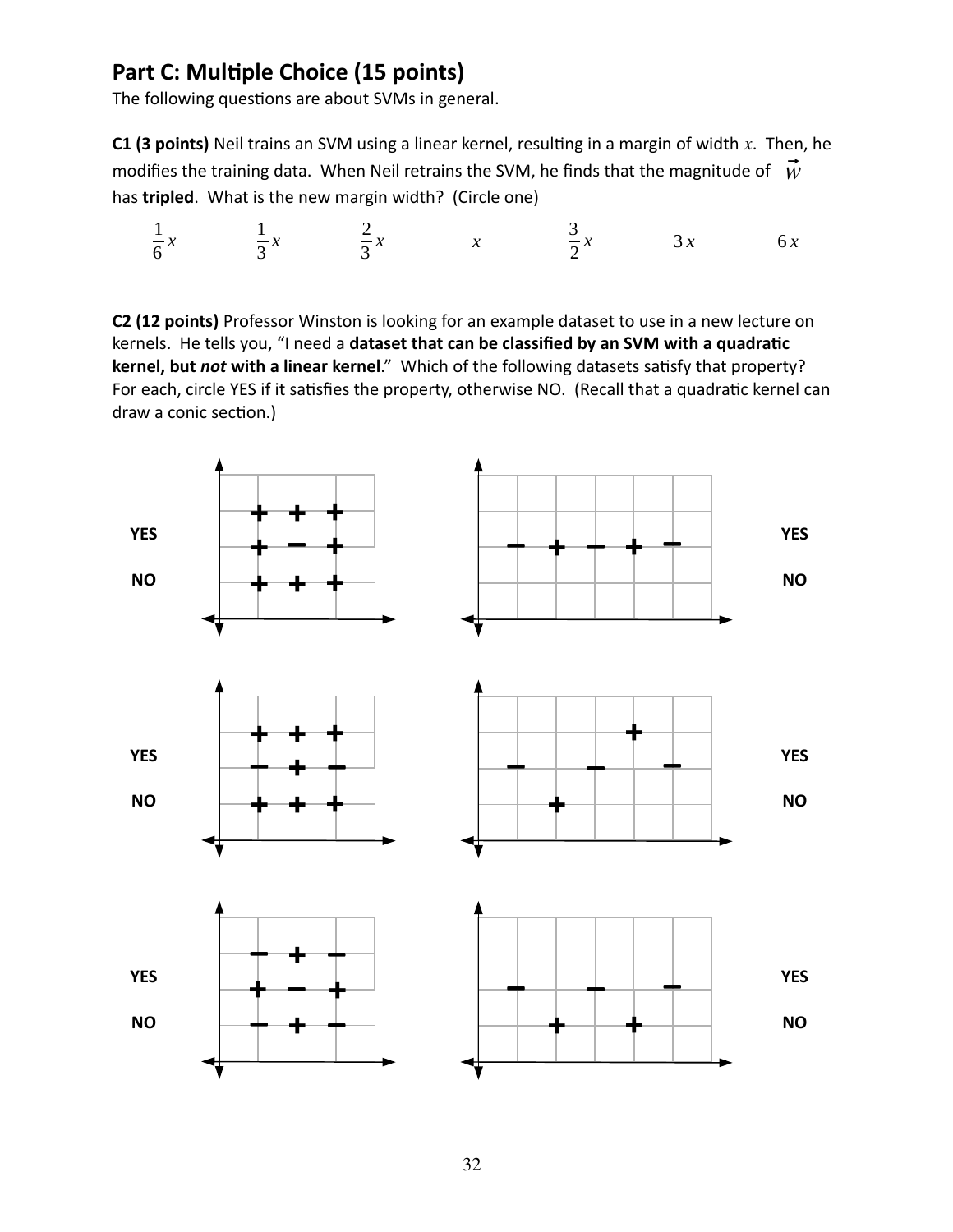**No quiz material on this page.**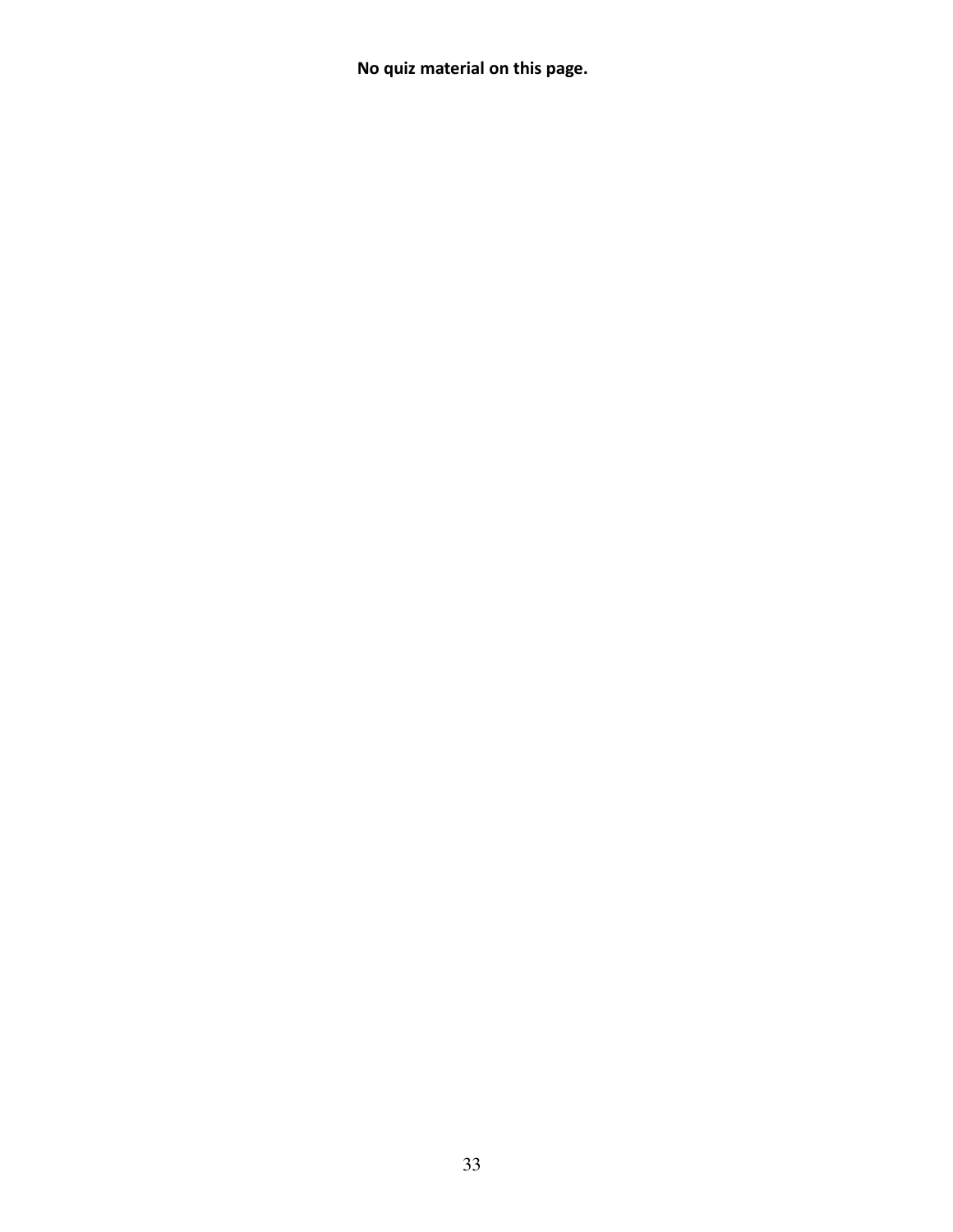# **Quiz 4, Problem 1: Adaboost (50 points)**

### **Part A: Boosting in Wonderland (28 points)**

After much adventuring, Alice once again encounters a fork in the path. She has 4 maps, none of which are entirely correct. At 5 previously encountered forks (A, B, C, D, E), Alice kept track of which maps were incorrect at each fork (or, equivalently, which forks were "misclassified" by each map). Unfortunately, Alice is writing on magical paper that causes some of her table entries to be written in invisible ink.

Here is Alice's (incomplete) data:

| Map   | Misclassified forks (A, B, C, D, E) |
|-------|-------------------------------------|
| Map 1 | B, C                                |
| Map 2 |                                     |
| Map 3 |                                     |
| Map 4 |                                     |

**A1 (12 points)** Alice wants to know which forks (A, B, C, D, E) each map misclassified. She remembers the following:

- Map 1 misclassified forks B and C only.
- Map 2 did NOT misclassify fork C. (That is, Map 2 correctly classified fork C.)
- Map 3 misclassified at least fork D, and possibly other forks.

Before the ink became invisible, Alice performed Adaboost to construct a classifier to help her decide which path to take. Her Adaboost table, with missing entries, is shown on the next page. In each round, Alice picked the classifier with the **error rate furthest from 1/2**, and she broke ties by picking the map that comes first numerically: Map 1, Map 2, etc.

Using this information, and the incomplete Adaboost table on the next page, **determine which fork(s) each map misclassifies. Fill in the table above.**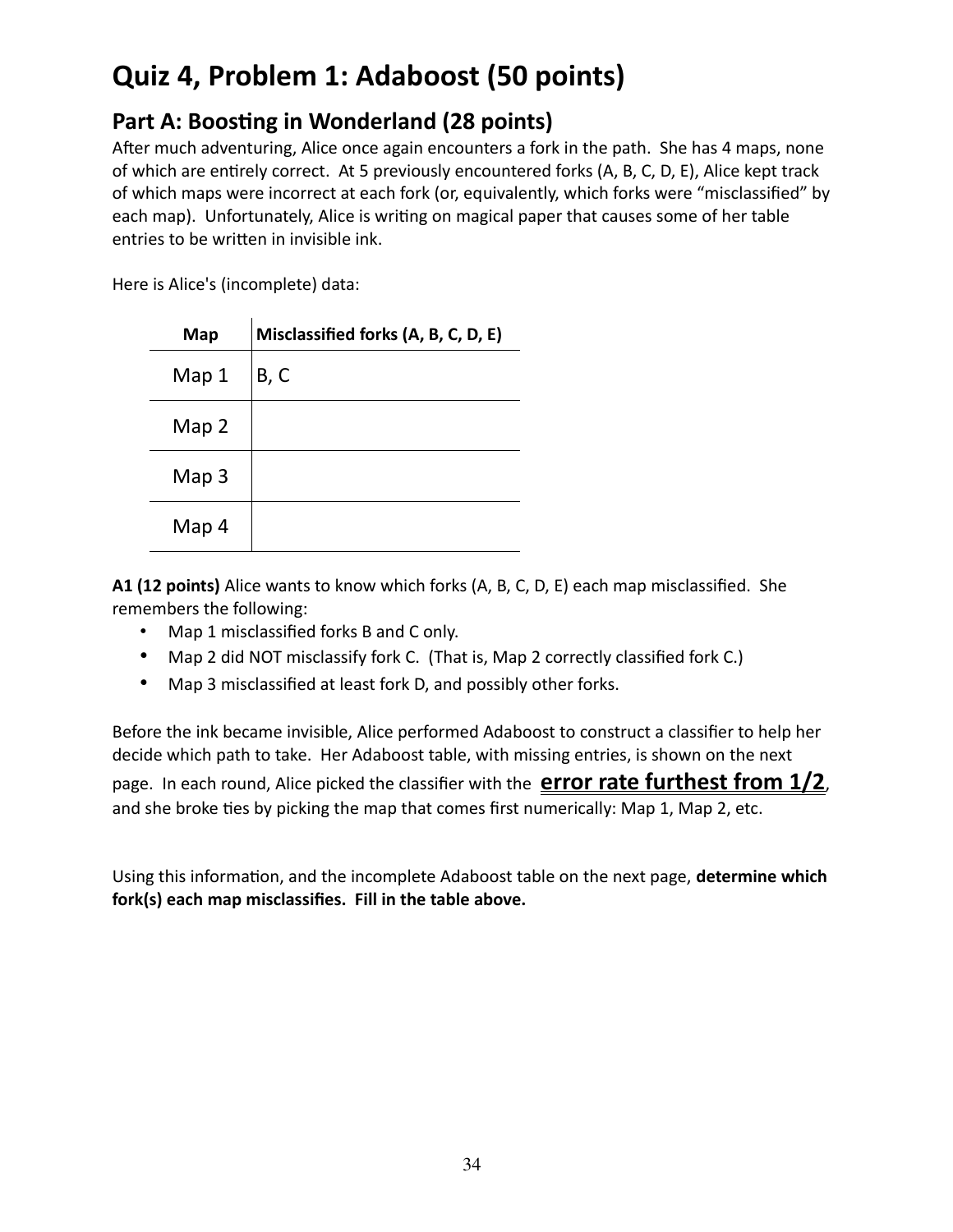Alice's Adaboost table:

|                            | Round 1 | Round 2 | Round 3 |
|----------------------------|---------|---------|---------|
| weight A                   | 1/5     | 1/2     |         |
| weight B                   | 1/5     | 1/8     |         |
| weight C                   | 1/5     | 1/8     |         |
| weight D                   | 1/5     | 1/8     |         |
| weight E                   | 1/5     | 1/8     |         |
| Error rate of Map 1        | 2/5     | 2/8     |         |
| Error rate of Map 2        | 3/5     | 3/8     |         |
| Error rate of Map 3        | 2/5     | 5/8     |         |
| Error rate of Map 4        | 4/5     | 4/8     |         |
| weak classifier chosen (h) |         | Map 1   |         |
| weak classifier error (ε)  |         |         |         |
| voting power $(\alpha)$    |         |         |         |

**A2 (16 points)** Fill in the missing entries in Alice's Adaboost table, above. (No need to fill in the grayed-out cells.)

*Space provided to show your work*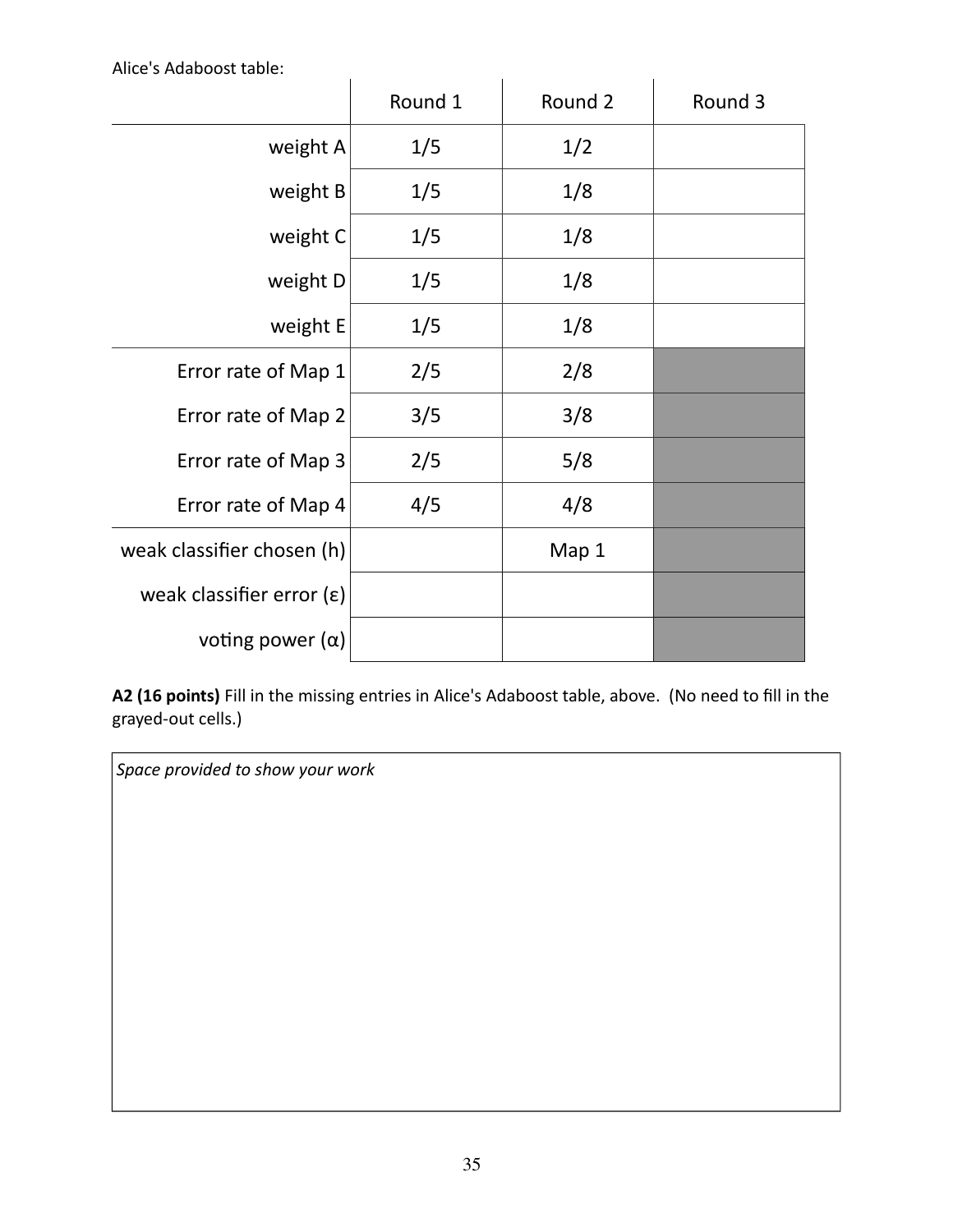### **Part B: The Other Definition (10 points)**

Alice wonders what would happen if she instead used **lowest error rate**. Perform boosting to fill in the missing entries in the table below. In each round, pick the classifier with the lowest error rate. Break ties by picking the map that comes first numerically. (No need to fill in the grayed-out cells.) J.  $\mathbf{r}$ 

|                            | Round 1 | Round 2 |
|----------------------------|---------|---------|
| weight A                   | 1/5     |         |
| weight B                   | 1/5     |         |
| weight C                   | 1/5     |         |
| weight D                   | 1/5     |         |
| weight E                   | 1/5     |         |
| Error rate of Map 1        | 2/5     |         |
| Error rate of Map 2        | 3/5     |         |
| Error rate of Map 3        | 2/5     |         |
| Error rate of Map 4        | 4/5     |         |
| weak classifier chosen (h) |         |         |
| weak classifier error (ε)  |         |         |
| voting power $(\alpha)$    |         |         |

*Space provided to show your work*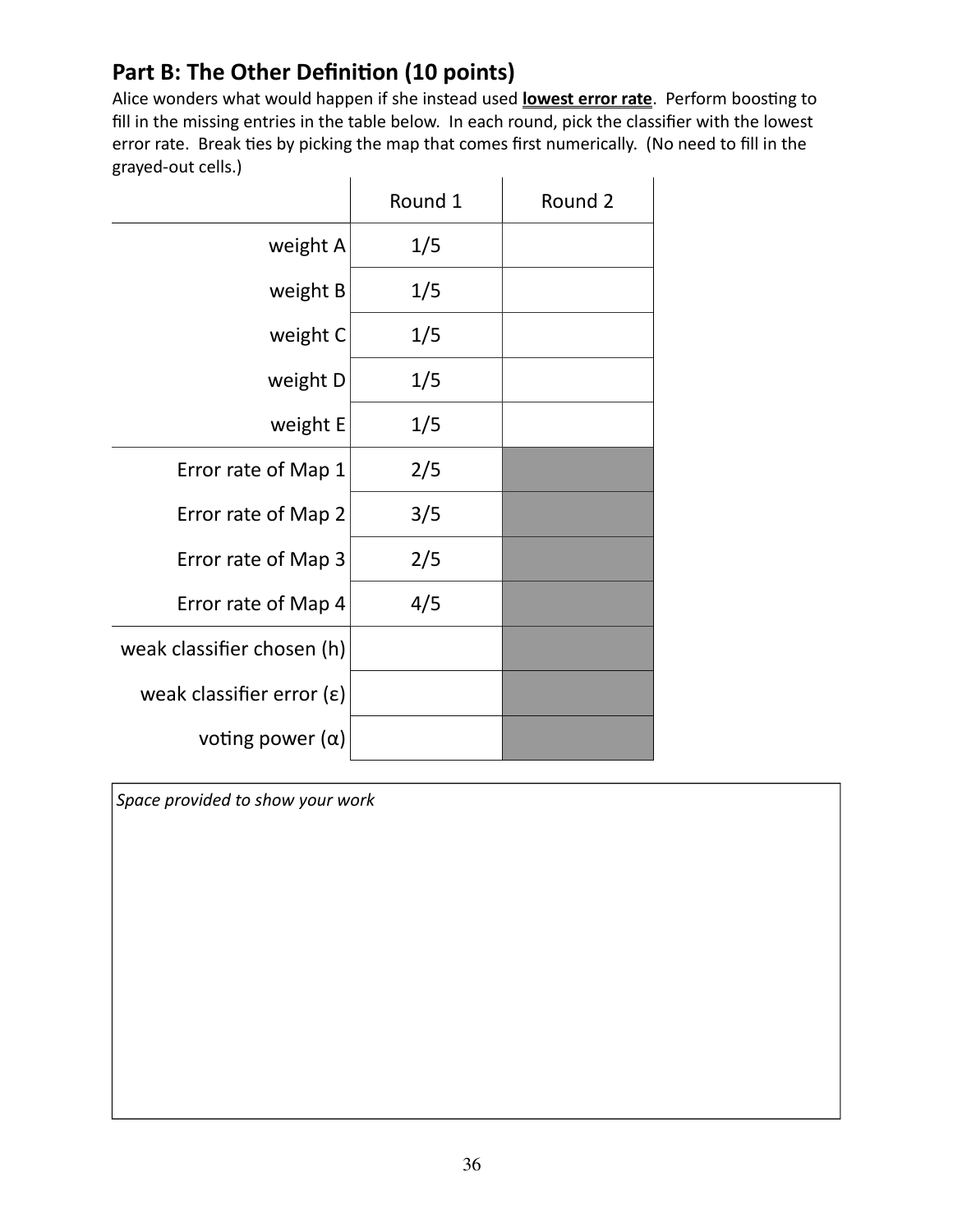### **Part C: When will it end? (12 points)**

This is a boosting question with three training points (A, B, C). There are two weak classifiers, h1 and h2. h1 misclassifies point A only, while h2 misclassifies point B only.

|                                    | Round 1 | Round 2 | Round 3 | Round 4 |
|------------------------------------|---------|---------|---------|---------|
| weight A                           | 1/3     | 1/2     | 1/3     | 1/2     |
| weight B                           | 1/3     | 1/4     | 1/2     | 3/8     |
| weight C                           | 1/3     | 1/4     | 1/6     | 1/8     |
| Error rate of h1                   | 1/3     | 1/2     | 1/3     | 1/2     |
| Error rate of h2                   | 1/3     | 1/4     | 1/2     | 3/8     |
| weak classifier chosen (h)         | h1      | h2      | h1      | h2      |
| weak classifier error $(\epsilon)$ | 1/3     | 1/4     | 1/3     | 3/8     |

The table below shows the first four rounds of Adaboost, picking the classifier with the **lowest error rate** in each round. In case of a tie, h1 is chosen. Voting power is not shown.

**C1 (4 points)** With this data, Adaboost can continue to run for many rounds. Which classifier will Adaboost pick in round 2015?

|  |  |  | <b>CAN'T BE DETERMINED</b> |
|--|--|--|----------------------------|
|--|--|--|----------------------------|

**C2 (4 points)** Suppose you were to graph each weight over many rounds, starting from Round 1. Circle the graph that most closely resembles how weight A would change over time:



**C3 (4 points)** Circle the graph that most closely resembles how weight C would change over time:

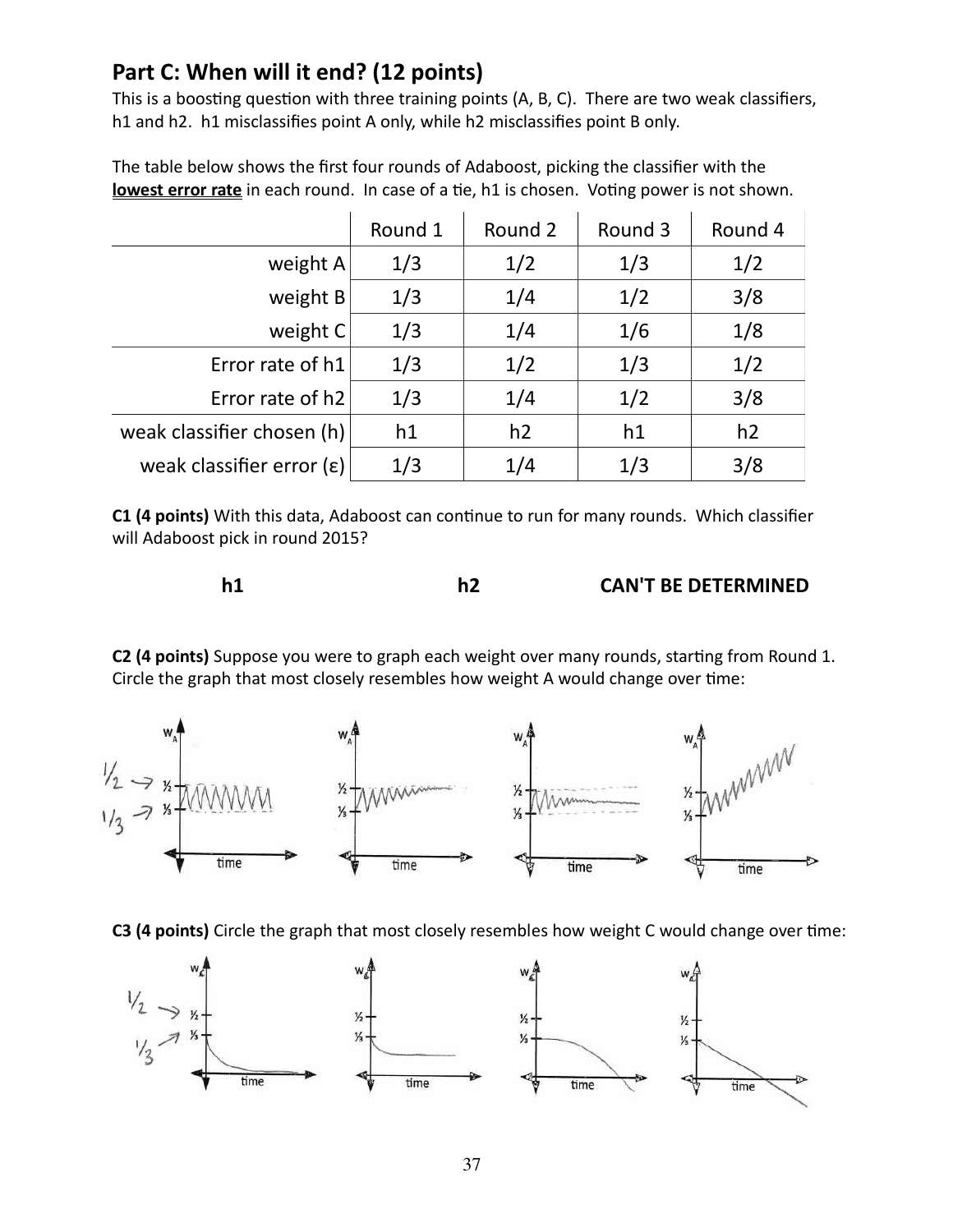## **Quiz 4, Problem 2: Bayes Nets (50 points) Part A: Alice in Wonderland Syndrome (13 points)**

Alice in Wonderland Syndrome (AIWS) is a real condition that can cause distorted perception of body size. You've developed a new test, the Rabbit Hole test, to test for AIWS. You conduct a survey on 100 people who are known to either have AIWS, or not have it. Their consolidated test results are shown below. Each number represents the number of people out of 100. Assume that this data is representative of the population.

|                       | Has AIWS $(+)$ | Does not have AIWS $(-)$ | Total |
|-----------------------|----------------|--------------------------|-------|
| Tested Positive (+)   |                |                          | 40    |
| Tested Negative $(-)$ |                | 38                       | 60    |
| Total                 | 45             | 55                       | 100   |

**A1 (4 points)** What is the sensitivity of this test? That is, what fraction of people with AIWS correctly test positive?

**A2 (4 points)** What is the specificity of this test? That is, what fraction of people without AIWS correctly test negative?

**A3 (5 points)** If a randomly selected person tests positive, what is the probability that they actually have AIWS?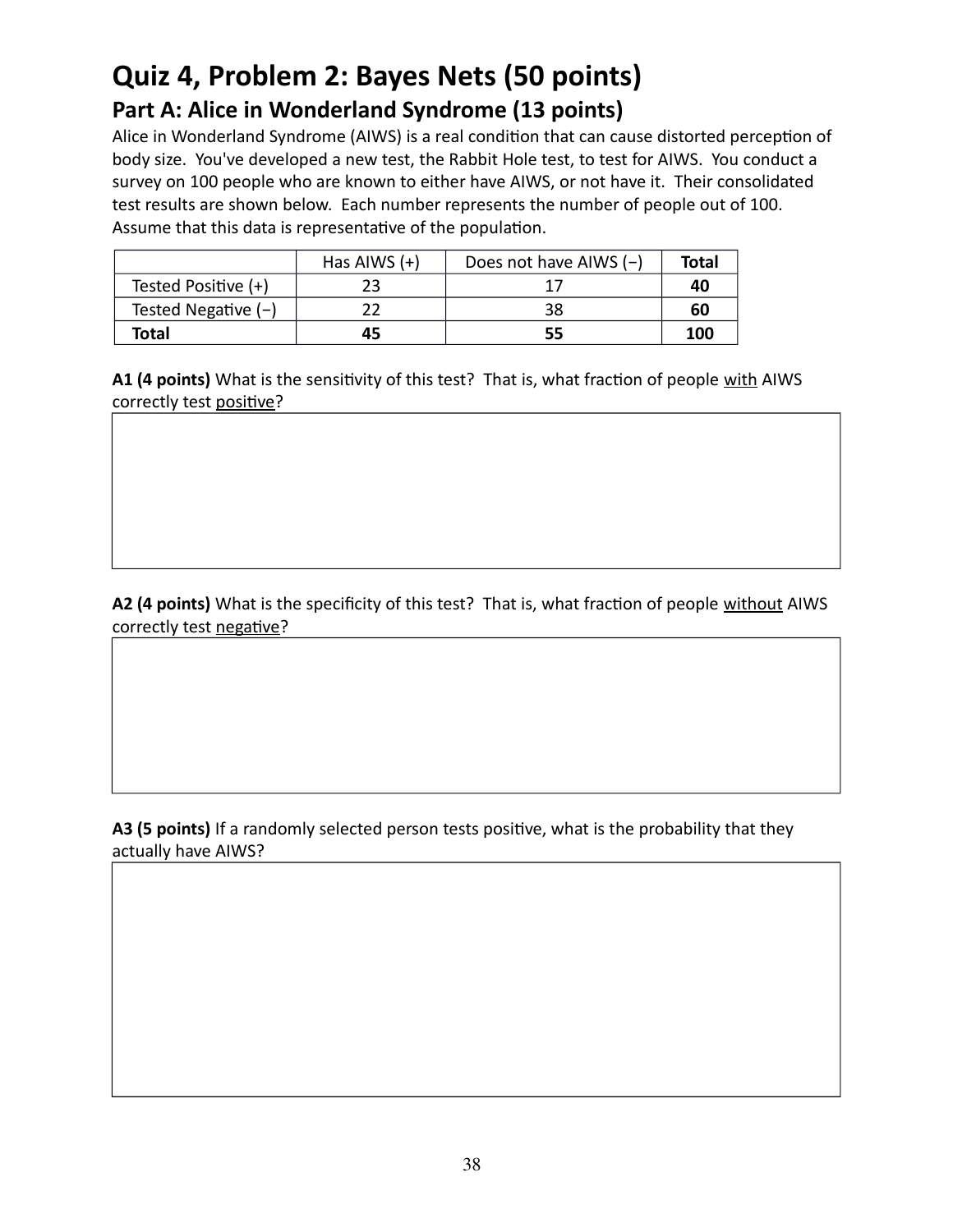### **Part B: A Few Bayesian Networks (15 points)**

For each Bayes Net described below, answer this question:

**Assuming all of the variables are boolean, how many parameters does the Bayes net have?** (The number of parameters is the total number of entries in all probability tables.)

For partial credit: **Next to each variable**, clearly write the number of parameters in that particular variable's probability table.

**B1 (5 points)**



Number of parameters =



**B2 (5 points)**



Number of parameters =



**B3 (5 points)** The Bayes net describing a Naïve Bayes Classification problem with boolean classification and four boolean features. (Recall that in Naïve Bayes Classification, features of a point are assumed to be independent given the point's classification.)

For example: "Use Naïve Bayes Classification decide whether a newly discovered species of animal is a fish (yes or no). The training data uses four boolean features to classify each animal: 1) has gills, 2) has scales, 3) has bulging eyes, 4) has no feet."

Number of parameters =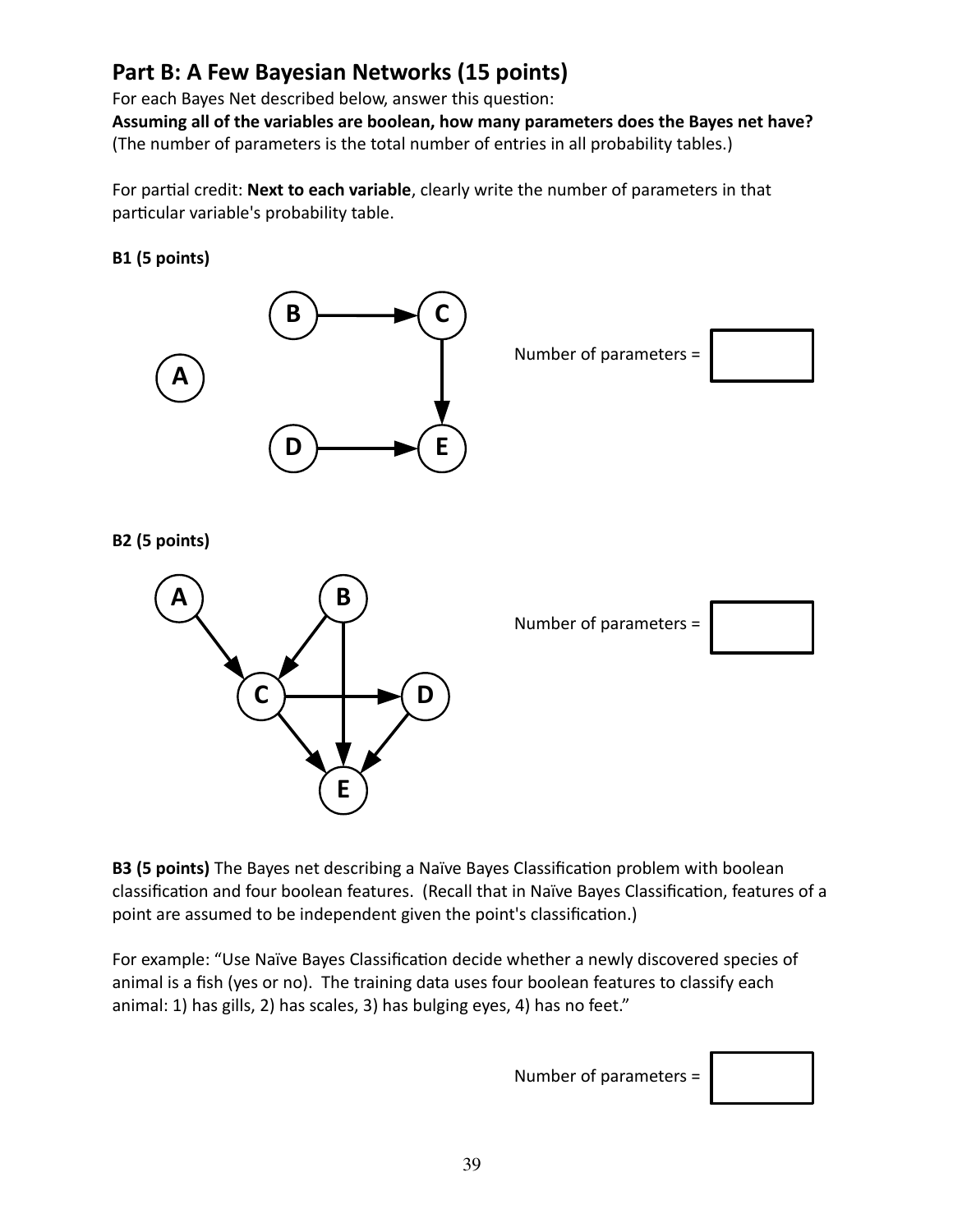### **Part C: Looks familiar? (10 points)**

Here is a Bayes net with 3 boolean variables and their associated probability tables. Each probability is represented by a lowercase variable.



Write an expression for  $P(KL)$  in terms of the probabilities specified in the Bayes net (m, x, y, a, b, c, d). Draw a box around your final answer. Show your work for partial credit.

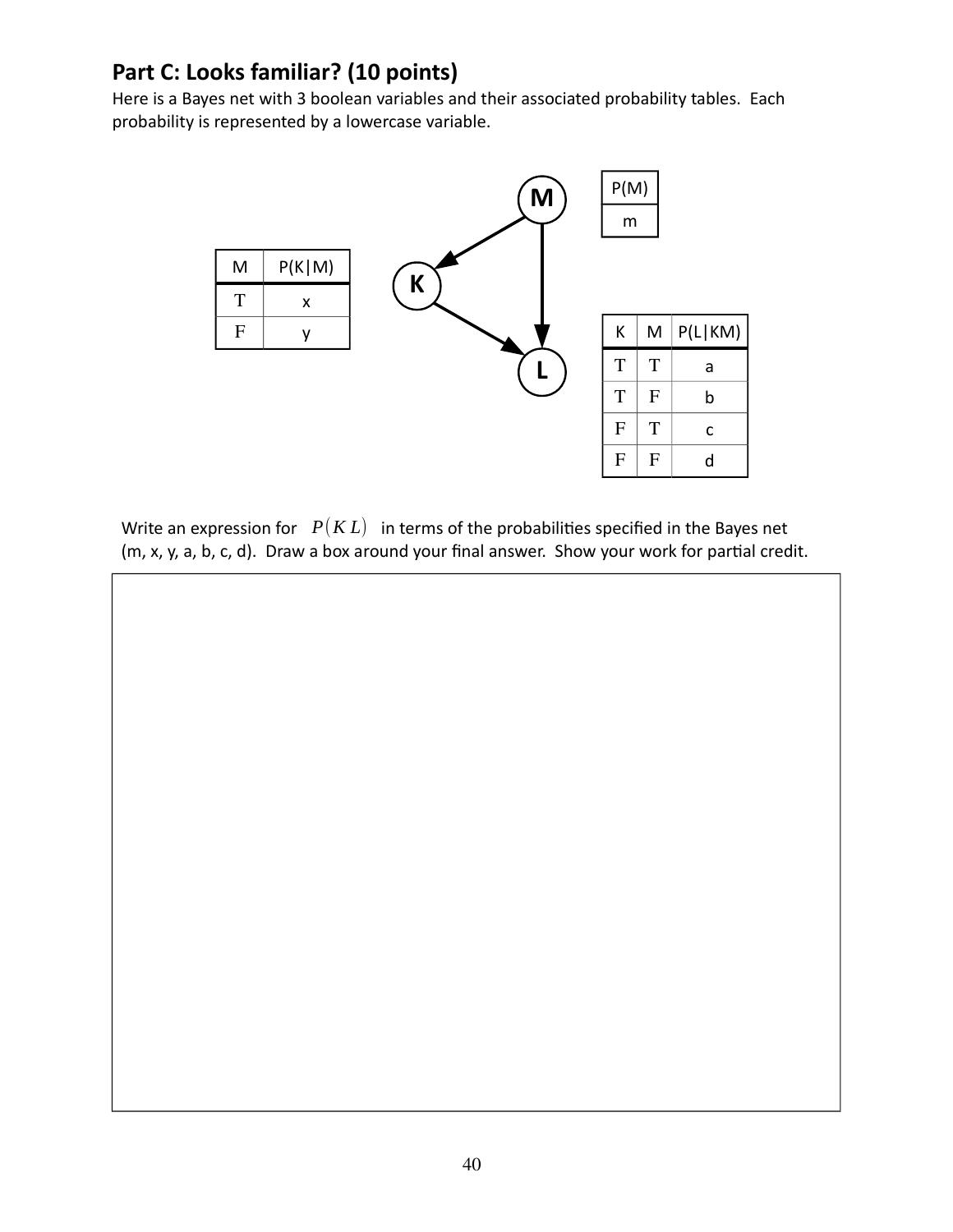### **Part D: Independence (Again!) (12 points)**

Here is a Bayes net with 8 variables, which are not necessarily boolean. Assume that the only independence statements that are true are the ones enforced by the shape of the network. Show your work for partial credit.



**D1 (4 points)** Is  $P(DG) = P(D) P(G)$ ? (Circle one)





**D2 (4 points)** Are C and G conditionally independent, given F? (Circle one)



**D3 (4 points)** Is  $P(A|BDE) = P(A|BCDE)$ ? (Circle one)

**YES NO**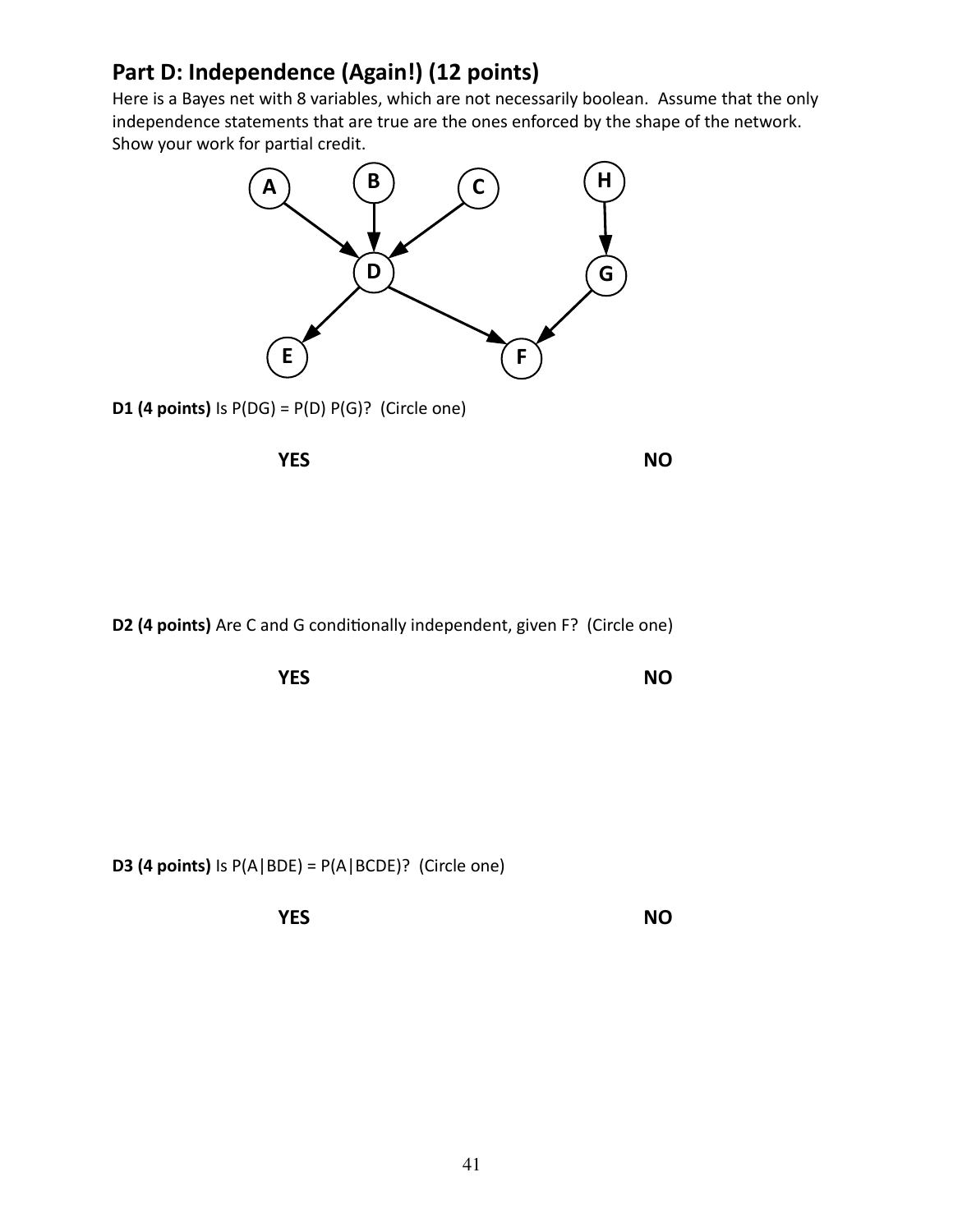## **SRN, Quiz 2, Constraint propagation**

You have attended Winston's lecture on line-drawing analysis and dutifully recorded the following table of legal junction arrangements for three-faced vertexes:



You see a triangular fragment of an object through a window:



#### **Remember: junctions may be rotated however you like, but not mirrored.**

For **T junctions**, the two parts of the top of the T (the two collinear horizontal segments) must have the same label, but there is no constraint on the vertical segment.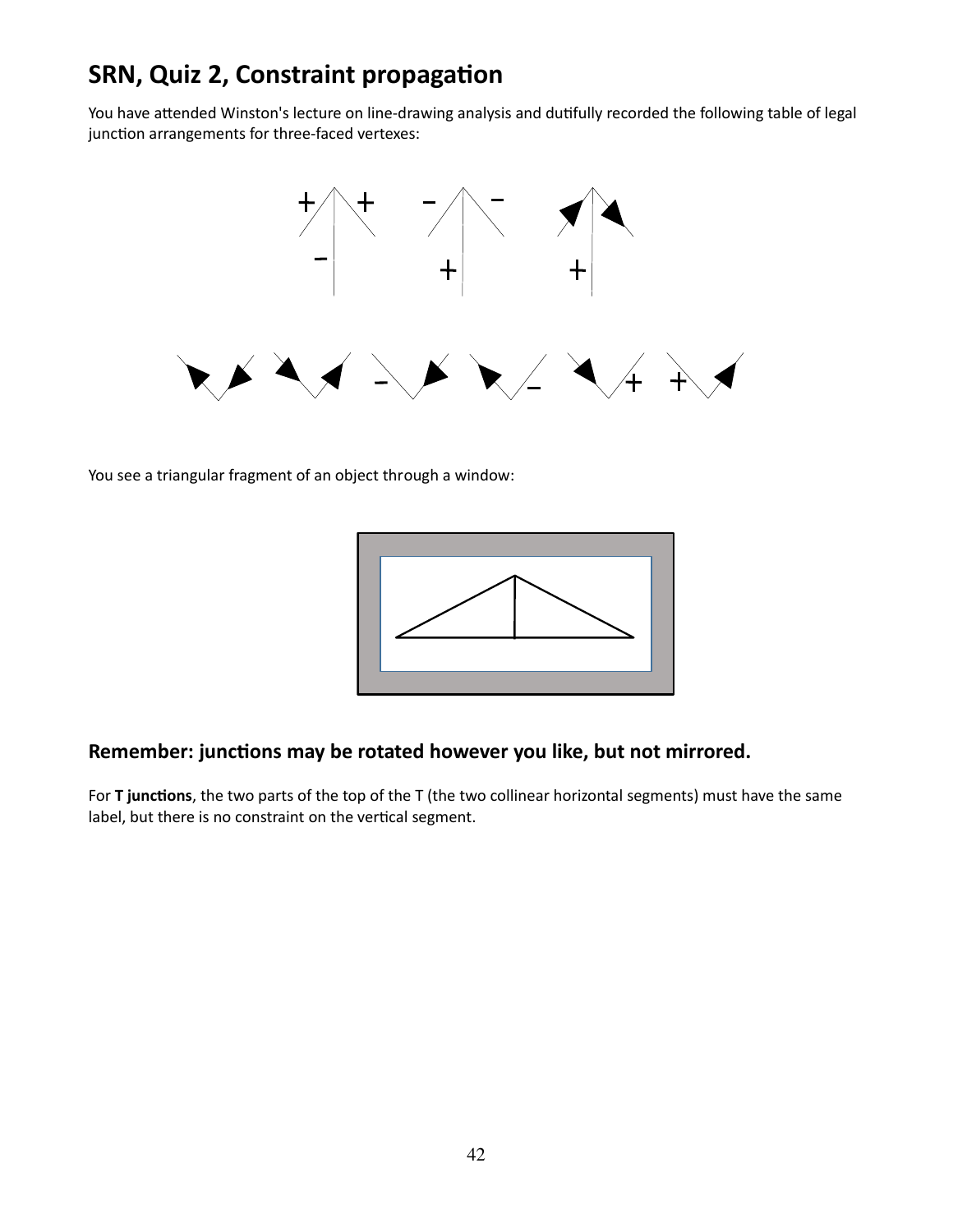#### **Part A**

You are to perform **pure constraint propagation** (that is, domain reduction before search). That is, you pile up all possible junction labels on each junction and then eliminate those junction labels that are not compatible with at least one junction label at each neighbor.

After performing pure constraint propagation, answer the following questions.

Of the 3 arrow junction labels in the junction library, how many are left at the arrow junction after constraint propagation? Write the number of junction labels and circle the ones that remain:



Of the 6 L junction labels in the junction library, how many are left at the left-side L junction after constraint propagation? Write the number of junction labels and circle the ones that remain:



Of the 6 L junction labels in the junction library, how many are left at the right-side L junction after constraint propagation? Write the number of junction labels and circle the ones that remain:



#### **Part B**

After performing pure constraint propagation, you decide to perform a search for consistent ways to label the drawing with just one label on each junction. How many such ways are there?

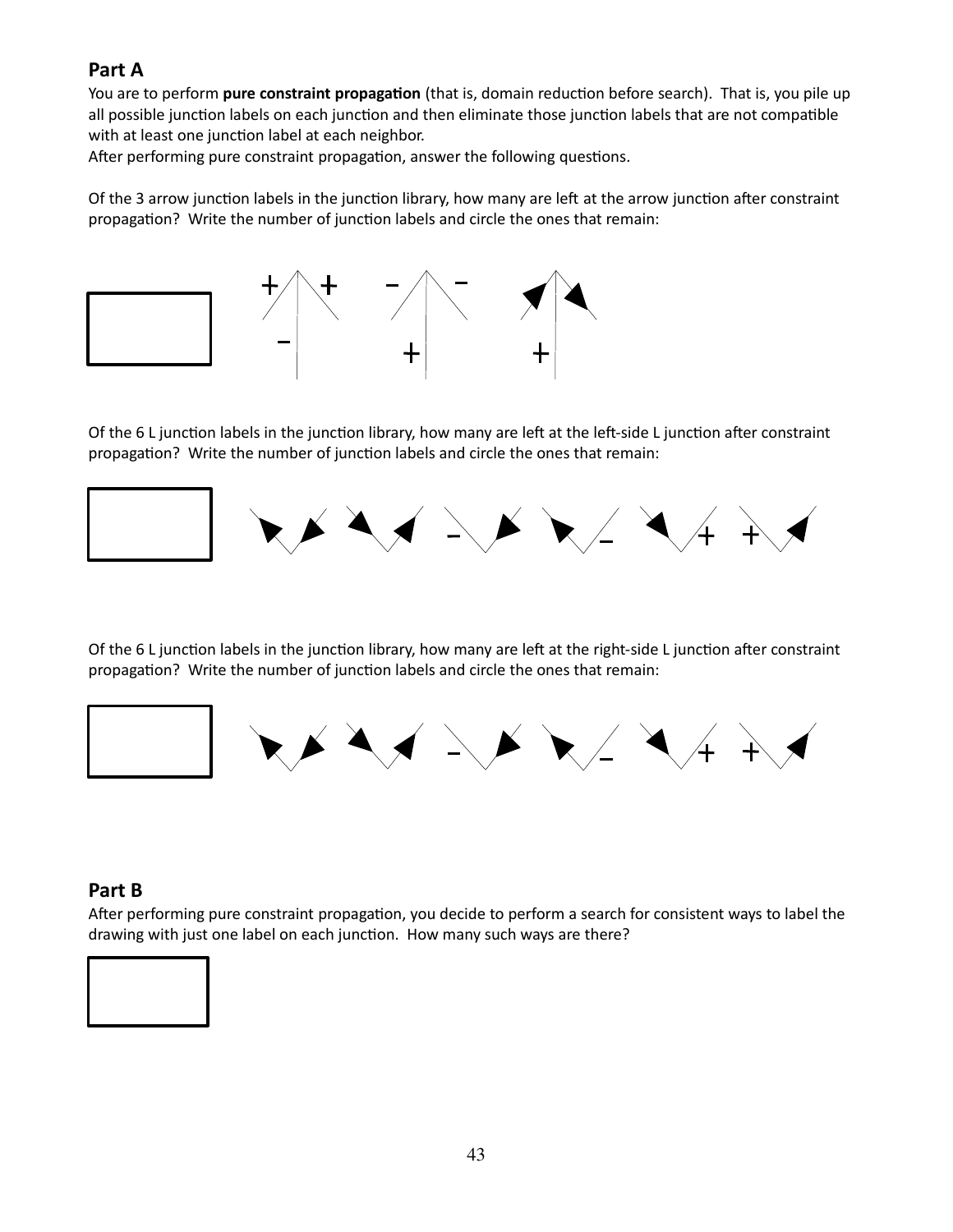## **SRN, Quiz 3, Near-miss learning**

President Reif is thrilled with the success of the new MicroMasters program and asks Professor Winston to develop a "PicoPhD Credential" in Computer Science.

To earn a PicoPhD, each candidate fills out a form that determines if the candidate is qualified to enter a highest-bidder auction. The 100 who offer the most tuition will then talk on the telephone with a faculty member for ten minutes about life experience, and if judged to have contributed to knowledge (definition not yet determined), the candidate receives the credential and can say they have a PicoPhD Credential from MIT, usually shortened to PhD.

Professor Winston looks over a few of the first forms submitted and realizes that a near-miss learning exercise can develop a model of qualified candidates.

The **set** of all possible self-identified personality types is composed of **arrogant**, **confident**, and **timid**.

All candidates are either a Wizard or not (a Wizard is someone who has written a program used by at least one other person). That is, Wizard is a property with a **set** of two possible values, **yes** and **no**.

All candidates claim to be good at some aspect of computer science. Computer Science is divided into parts as follows:



The first six forms come in, with whether qualified or not, this way:

| Candidate      | <b>Qualified?</b> | Change | <b>Heuristic</b> | Personality | Wizard    | Good at         |
|----------------|-------------------|--------|------------------|-------------|-----------|-----------------|
| $\mathbf{1}$   | Yes               |        | $---$            | Arrogant    | Yes       | Hardware        |
| $\overline{2}$ | Yes               |        |                  | Arrogant    | Yes       | Software        |
| 3              | N <sub>0</sub>    |        |                  | Arrogant    | Yes       | Problem solving |
| 4              | Yes               |        |                  | Confident   | Yes       | Hardware        |
| 5              | Yes               |        |                  | Confident   | No        | Hardware        |
| 6              | N <sub>0</sub>    |        |                  | Timid       | <b>No</b> | Algorithms      |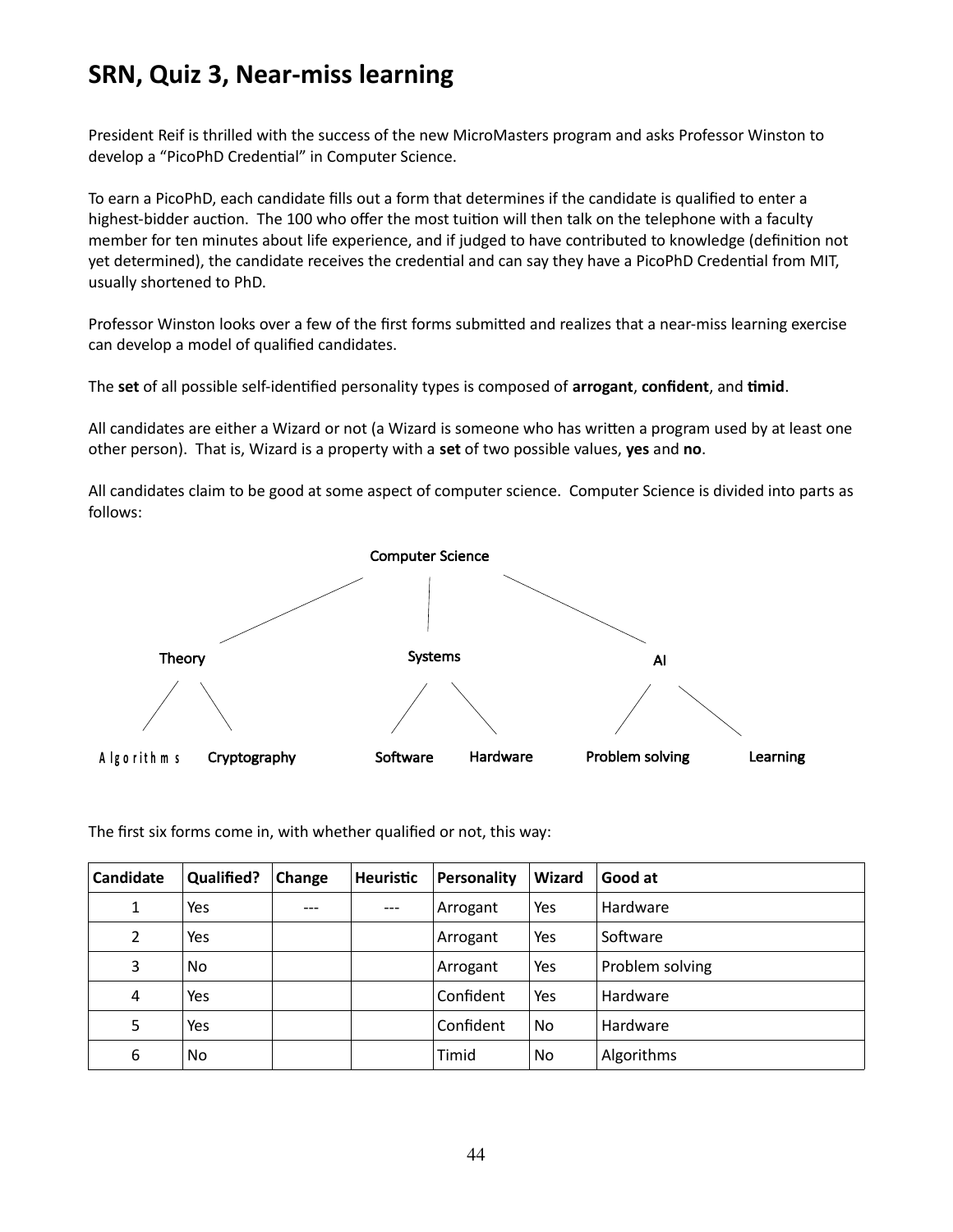Your job is to fill in all the missing information in the following table. Start by using Candidate 1 as a seed model, then train using the rest of the candidates in order.

For each example, fill out the table describing what you learned, such as *Must be Wizard* or *Personality doesn't matter*.

- Also include the heuristic(s) you used; choose from
	- require link (feature must be present)
	- forbid link (feature must not be present)
	- extend set (include more varieties)
	- drop link (include all possible varieties)
	- climb tree (generalize to a parent category)

• **Note:** Some examples may not teach you anything new. In that case, put "nothing" as the rule learned and "none" as the heuristic. Others may teach you more than one rule.

| Candidate      | Change(s) | Heuristic(s) |
|----------------|-----------|--------------|
|                |           |              |
| $\overline{2}$ |           |              |
|                |           |              |
| 3              |           |              |
|                |           |              |
| $\overline{4}$ |           |              |
| 5              |           |              |
| 6              |           |              |

Describe the candidates who qualify: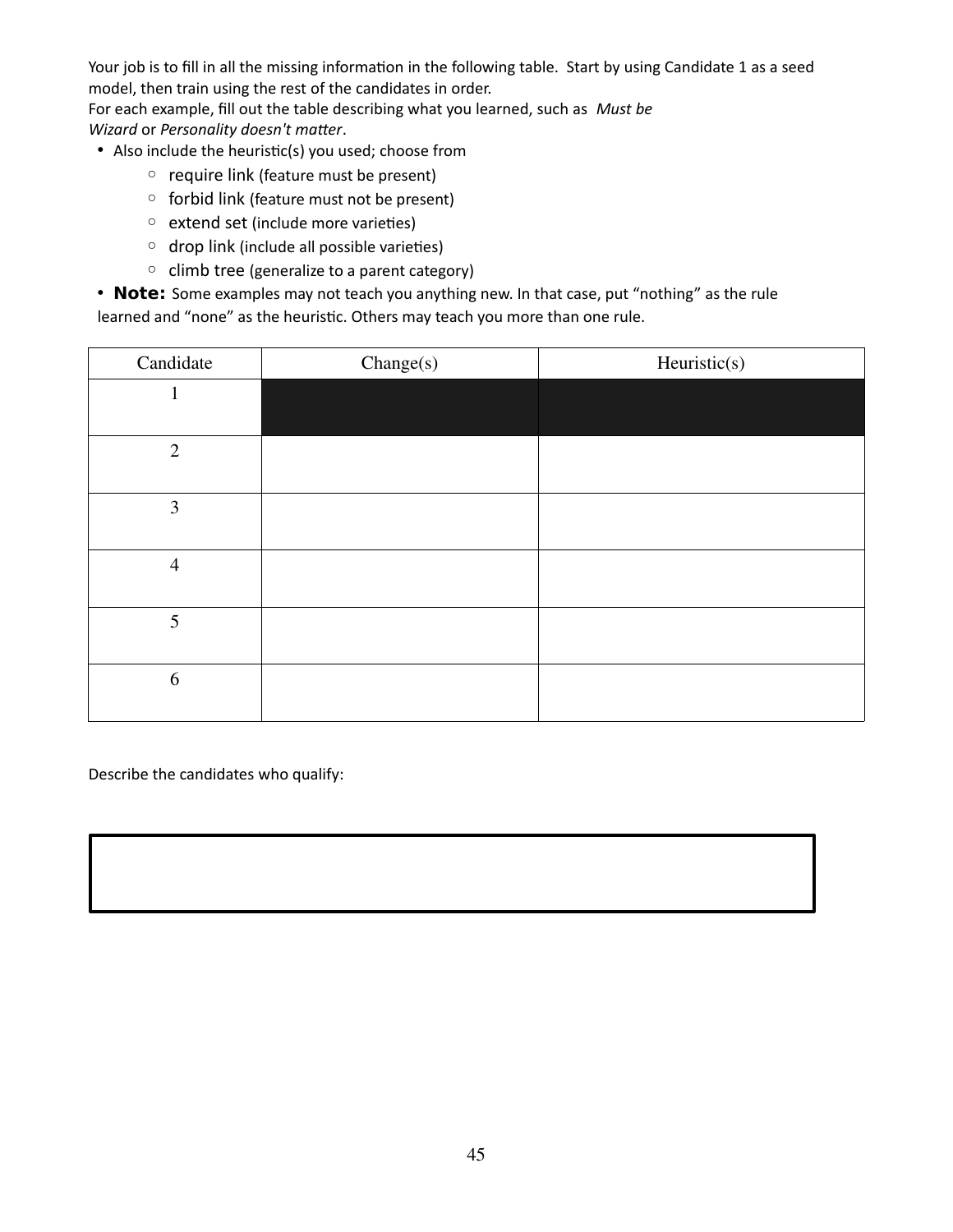## **SRN, Quiz 4**

You decide you want to do a UROP in computer vision and approach Winston. He mumbles something about using transition space to recognize actions, such as those that the Mind's Eye research program focused on:

| <b>Approach</b> | <b>Carry</b>   | <b>Dig</b>      | <b>Fall</b>    | Give           | <b>Hit</b>      |
|-----------------|----------------|-----------------|----------------|----------------|-----------------|
| Lift            | <b>Push</b>    | <b>Run</b>      | <b>Touch</b>   | <b>Arrive</b>  | Catch           |
| <b>Drop</b>     | <b>Flee</b>    | Go              | <b>Hold</b>    | <b>Move</b>    | <b>Put down</b> |
| <b>Snatch</b>   | <b>Turn</b>    | <b>Attach</b>   | <b>Chase</b>   | <b>Enter</b>   | <b>Fly</b>      |
| <b>Hand</b>     | <b>Kick</b>    | <b>Open</b>     | <b>Raise</b>   | <b>Stop</b>    | <b>Walk</b>     |
| <b>Bounce</b>   | <b>Close</b>   | <b>Exchange</b> | <b>Follow</b>  | <b>Haul</b>    | Jump            |
| <b>Pass</b>     | <b>Receive</b> | <b>Take</b>     | <b>Bury</b>    | <b>Collide</b> | <b>Exit</b>     |
| Get             | <b>Have</b>    | Leave           | <b>Pick up</b> | <b>Replace</b> | <b>Throw</b>    |

You decide to focus on the nine highlighted examples. With Winston you work up transition space descriptions of six of the nine on the board and take photographs, but alas, you neglected to label the examples with the corresponding action, and Winston wants a progress report by noon. For each description, select one of the nine highlighted action labels from those in he table above, noting that there are no duplicates. Use the following conventions:

**A = Appear D = Disappear ↑ = Increase ↓= Decrease ∆ = Change ¬ = not**

P is a person; if more than one, an index number appears

O is an object; if more than one, an index number appears

H is the hand of a person; if more than one person, index number links person to hand G is the ground

|                | <b>Interval 1</b> | Interval 2 | <b>Interval 3</b> |
|----------------|-------------------|------------|-------------------|
| Distance PO    |                   |            | ¬ A               |
| <b>Speed P</b> | ¬ ∆               |            | — А               |
| Speed O        | – A               | $\neg$ A   | - A               |

| <b>Action:</b> |  |
|----------------|--|
|----------------|--|

|             | Interval 1 | Interval 2 |
|-------------|------------|------------|
| Contact H O |            |            |

**Action:**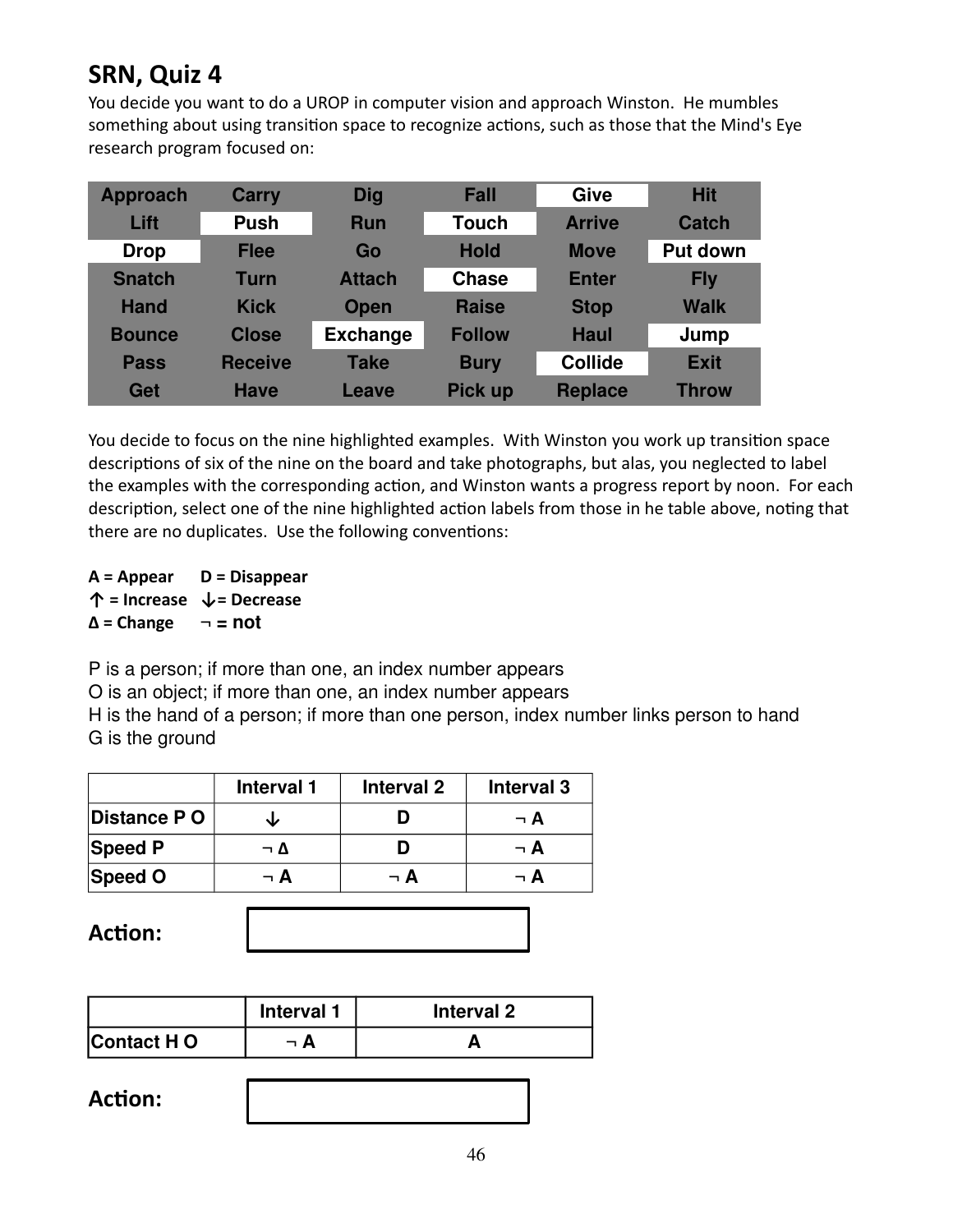|                                       | Interval 1 | Interval 2 | <b>Interval 3</b> | Interval 4 |
|---------------------------------------|------------|------------|-------------------|------------|
| <b>Contact H1 O1</b>                  | $\neg$ D   | ¬ D        |                   | $\neg$ A   |
| <b>Contact H1 O2</b>                  | $\neg$ A   |            | $\neg$ D          | $\neg$ D   |
| Contact H <sub>2</sub> O <sub>2</sub> | ¬ D        | ¬ D        |                   | $\neg$ A   |
| <b>Contact H2 O1</b>                  | $\neg$ A   |            | ⊣ D               | ⊣ D        |

**Action:**

|             | Interval 1 | Interval 2 | Interval 3 | Interval 4 | Interval 5 |
|-------------|------------|------------|------------|------------|------------|
| Contact H O | $\neg$ D   | $\neg$ D   | $\neg$ D   | → D        |            |
| Speed O     | $\neg$ A   |            | $\neg$ D   |            | $\neg$ A   |
| Contact GO  | $\neg$ A   | $\neg$ A   | $\neg$ A   |            | ¬ D        |
|             |            |            |            |            |            |

**Action:**

|                          | Interval 1 | Interval 2 | Interval 3 | Interval 4 |
|--------------------------|------------|------------|------------|------------|
| Contact H <sub>1</sub> O | ¬ D        | ¬ D        |            | $\neg$ A   |
| Contact H <sub>2</sub> O | $\neg$ A   |            | ¬ D        | $\neg$ D   |

**Action:**

|                   | Interval 1 |          | Interval $2 \mid$ Interval 3 | Interval 4 | ∣ Interval 5 |
|-------------------|------------|----------|------------------------------|------------|--------------|
| <b>Speed O</b>    | $\neg$ A   |          |                              |            | ¬ A          |
| Contact H O       | ¬ D        |          | $\neg$ A                     | $\neg$ A   | $\neg$ A     |
| <b>Contact GO</b> | $\neg$ A   | $\neg$ A | $\neg$ A                     |            | ¬ D          |

**Action:**